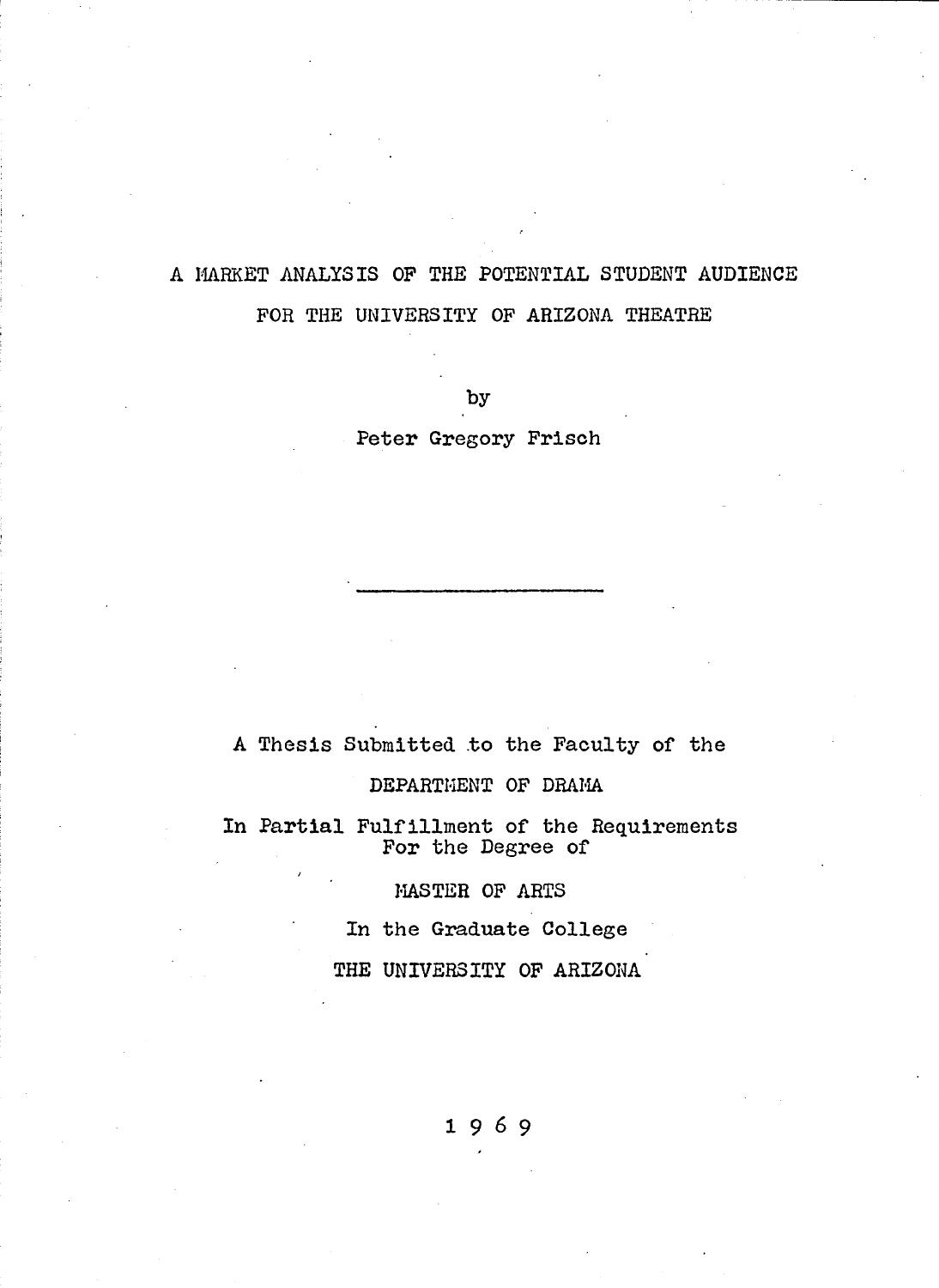#### STATEMENT BY AUTHOR

This- thesis has been submitted in partial fulfillment of requirements for an advanced degree at The University of Arizona and is deposited in the University Library to be made available to borrowers under rules of the Library.

Brief quotations from this thesis are allowable without special permission, provided that accurate acknowledgement of source is made. Requests for permission for extended quotation from or reproduction of this manuscript in whole or in part may be granted by the head of the major department or the Dean of the Graduate College when in his judgement the proposed use of the material is in the interests of scholarship. In all other instances, however, permission must be obtained from the author.

SIGNED:

#### APPROVAL BY THESIS DIRECTORS

This thesis has been approved on the date shown below:

er 1 llan PETER R. MARRONEY, DIRECTOR Professor of Drama

ROSEMARY GIZSON, GO-DIRECTOR

Instructor in Drama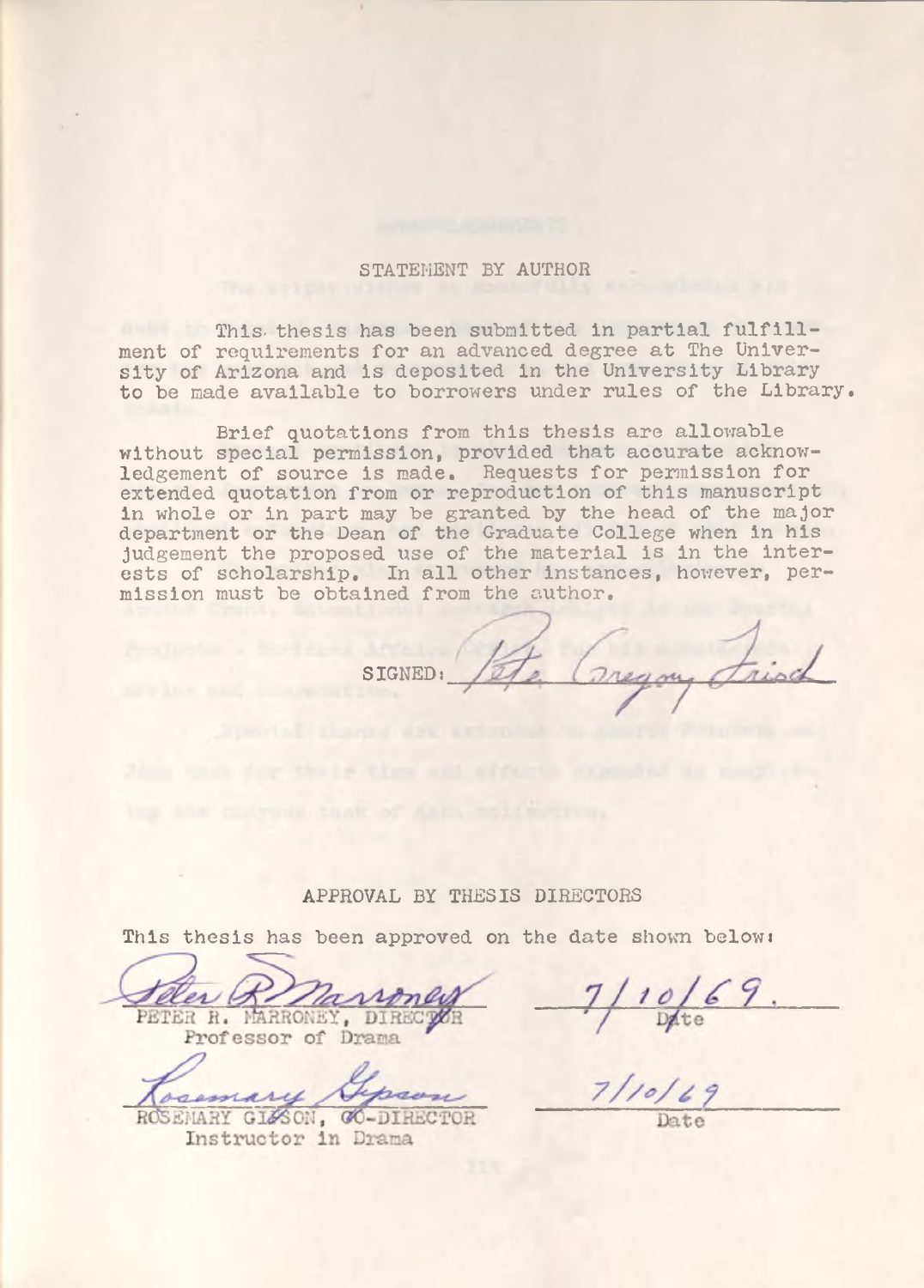### **ACKNOWLEDGEMENTS**

**The writer wishes to gratefully acknowledge his debt to Peter R. Marroney, Head of the Department of Drama, for his guidance and cooperation in the execution of this thesis.**

**Sincere gratitude is also extended to Rosemary Gipson, Instructor in Drama, for her constant encouragement, ebullient enthusiasm, and assiduous editing of this thesis.**

**The writer also expresses his appreciation to Arthur Grant, Educational Research Analyst in the Special Projects - Business Affairs Office, for his considerate advice and cooperation.**

**Special thanks are extended to Laurie Feinberg and Joan Mack for their time and efforts expended in completing the onerous task of data collection.**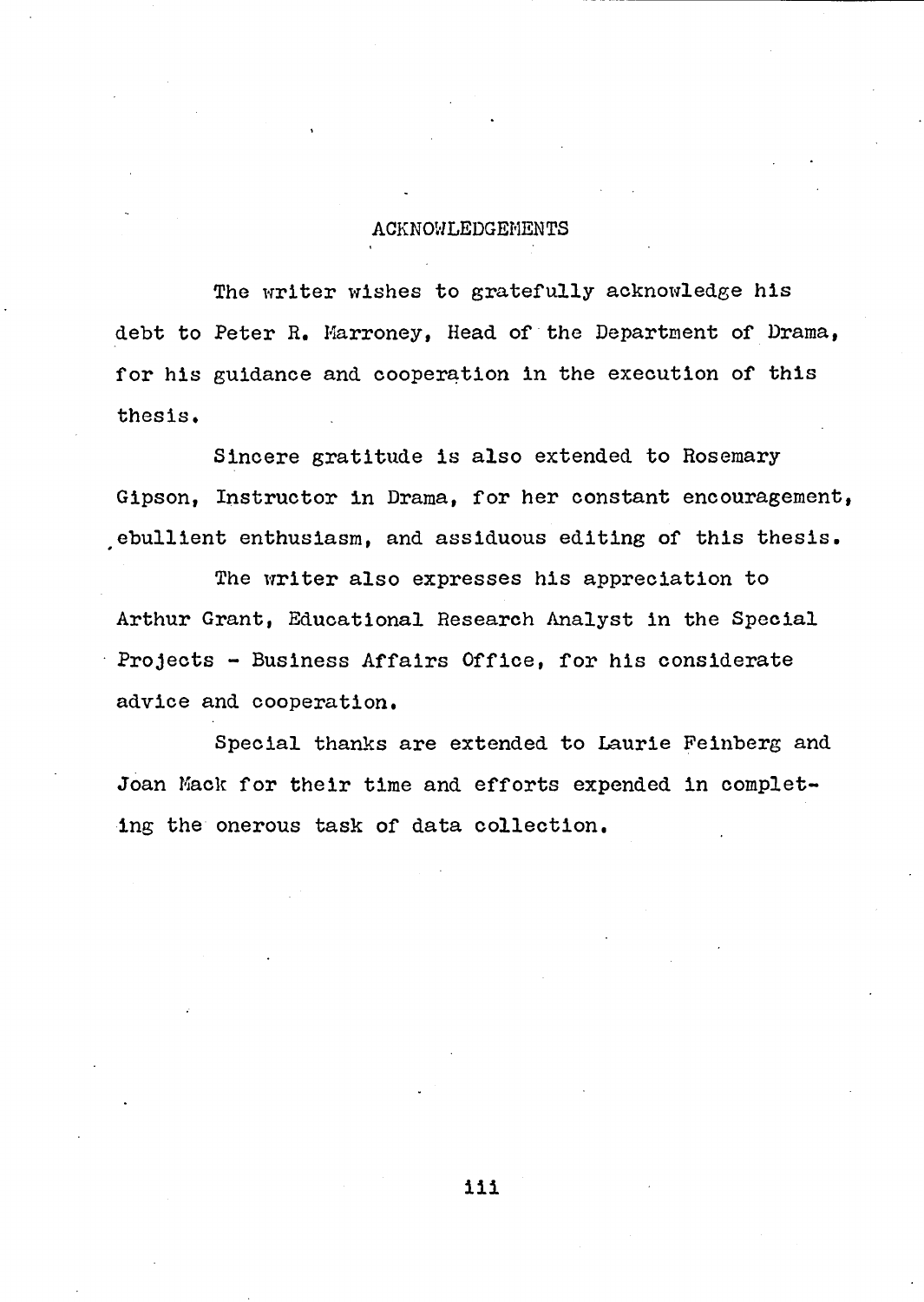# **TABLE OF CONTENTS**

|           |                                                                                              | Page         |
|-----------|----------------------------------------------------------------------------------------------|--------------|
|           |                                                                                              | $\mathbf{v}$ |
|           |                                                                                              | vi           |
| 1.        | MARKET RESEARCH IN EDUCATIONAL THEATRE                                                       | $\mathbf{1}$ |
|           | University of Arizona Theatre Audiences                                                      | 4            |
| $\lambda$ | National Survey of University and College                                                    | 6            |
| 2.        | METHODOLOGY OF RESEARCH SURVEY                                                               | 12           |
|           | Research Design                                                                              | 12           |
|           | Data Collection Method                                                                       | 13           |
|           |                                                                                              | 14           |
|           | Field Work, Editing, and Tabulation                                                          | 16           |
| 3.        | SURVEY RESULTS AND RECOMMENDATIONS                                                           | 17           |
|           |                                                                                              | 17           |
|           | Recommendations                                                                              | 24           |
|           | APPENDIX A:<br>NATIONAL COLLEGE THEATRE<br>QUESTIONNAIRE                                     | 29           |
|           | APPENDIX B:<br>UNIVERSITY THEATRE TELEPHONE<br>QUESTIONNAIRE                                 | 31           |
|           | APPENDIX C:<br>UNIVERSITY THEATRE ADVERTISING<br>EXPENDITURES SEPTEHBER, 1968 -<br>MAY, 1969 | 34           |
|           | LIST OF REFERENCES CITED                                                                     | 36           |

**iv**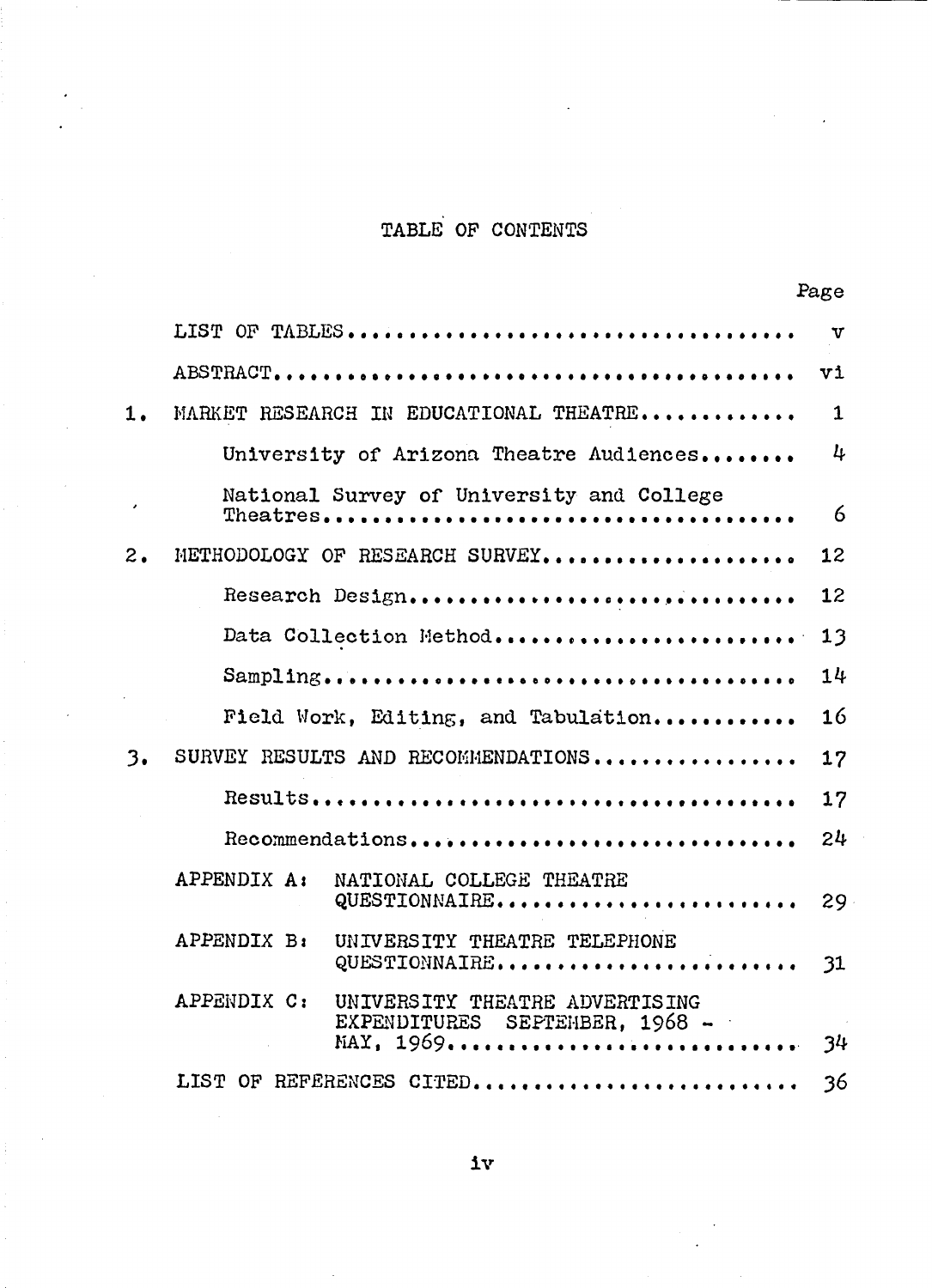# **LIST OF TABLES**

| Table |                                                                                        | Page           |
|-------|----------------------------------------------------------------------------------------|----------------|
|       | 1. University of Arizona Theatre Season Ticket<br>Sales - Audience Breakdown 1956-1969 | $\mathfrak{S}$ |
| 2.    | National Educational Theatre Satisfaction<br>With Student Attendance                   | 8              |
| 3.    | National Educational Theatre Student<br>Attendance By Percentage                       | 8              |
|       | 4. Student Attendance By Consultation<br>On Play Selection                             | 9              |
| 5.    | University Theatre Attendance By Age                                                   | 18             |
| 6.    | University Theatre Attendance By Class Year                                            | 19             |
| 7.    | University Theatre Attendance By Geographic                                            | 20             |
| 8.    | Student Utilization of Entertainment Sources                                           | 21             |
| 9.    | University Theatre Attendance By Frequency<br>of Movie Attendance                      | 22             |
| 10.   | University Theatre Attendance By Frequency<br>of Television Viewing                    | 23             |
| 11.   | Student Play Preference                                                                | 24             |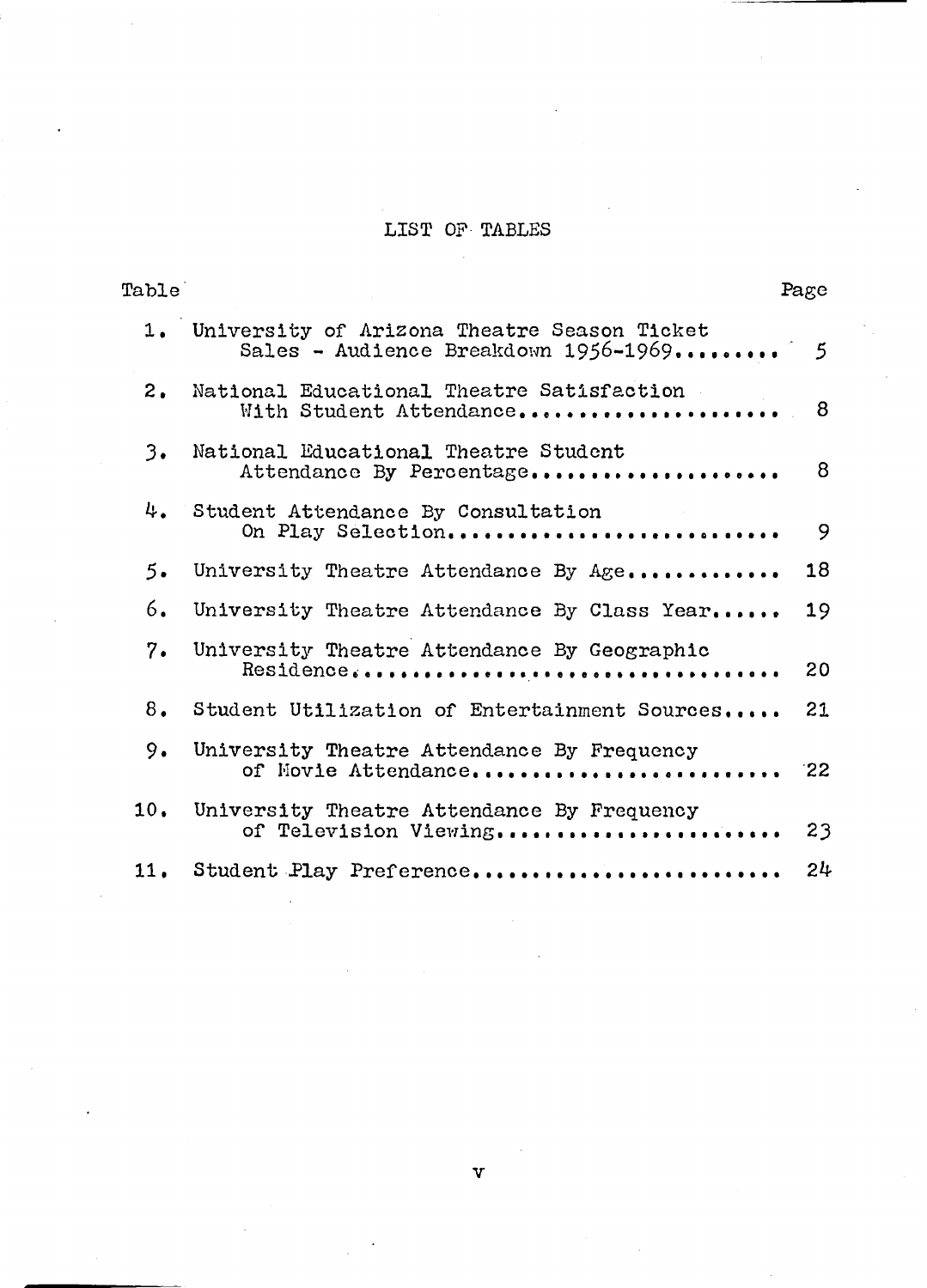#### **ABSTRACT •**

**The application of marketing research to educational theatre with particular emphasis on the student audience can be of great benefit to the educational theatre manager. Knowledge of student dramatic Interests at the University of Arizona, Tucson, Arizona, and considerations relevant to seeking, building, and maintaining a large student audience became available through the undertaking of a market research project. Since the significant part of market research is the practical application of analyzed and interpreted results, specific recommendations regarding advertising media, sales organization, and publicity planning are the most useful means of facilitating aims and objectives.**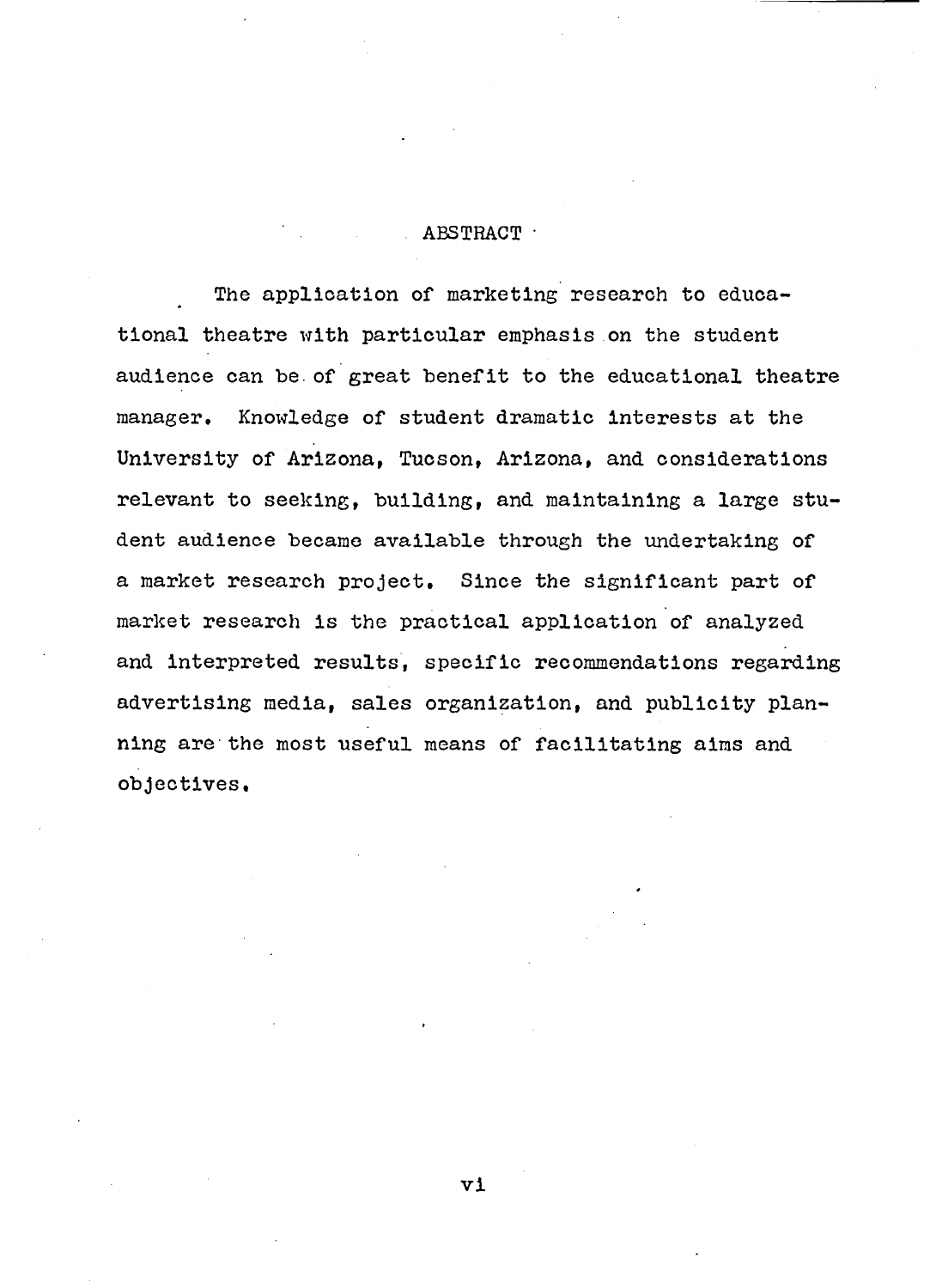#### **CHAPTER 1**

# **MARKET RESEARCH IN EDUCATIONAL THEATRE**

**While addressing the International Conference on Theatre Education and Development, panel member Ferenc Hont of Hungary said: "we need scientific research so that we will know the tastes of the public and point out what the 1 public wants," In a theatrical trade journal, Arthur Cantor, contemporary American producer and publicist, stated: "there can be little doubt that the theatre has done a wholly inadequate job of informing the public. This public relations failure simply must be remedied if we are** to retrieve the audience.<sup>"2</sup> Although Cantor was speaking **in reference to the Broadway audience, his statement may be applied to educational theatre as well.**

**An ideal communications system for successful business is prescribed in the above statements. The flow of information between producer and consumer, in this case a theatre and its public or potential audience, decreases the possibility of failure, but in a strictly business sense a profit loss is implied. However, since the primary**

**<sup>1,</sup> Quoted in Francis Hodge, "Theatre and Its Developing Audience," ETJ (August, 1968), p, 272.**

**<sup>2. &</sup>quot;Where Is The Audience," Playbill (December, 1964), p, 14.**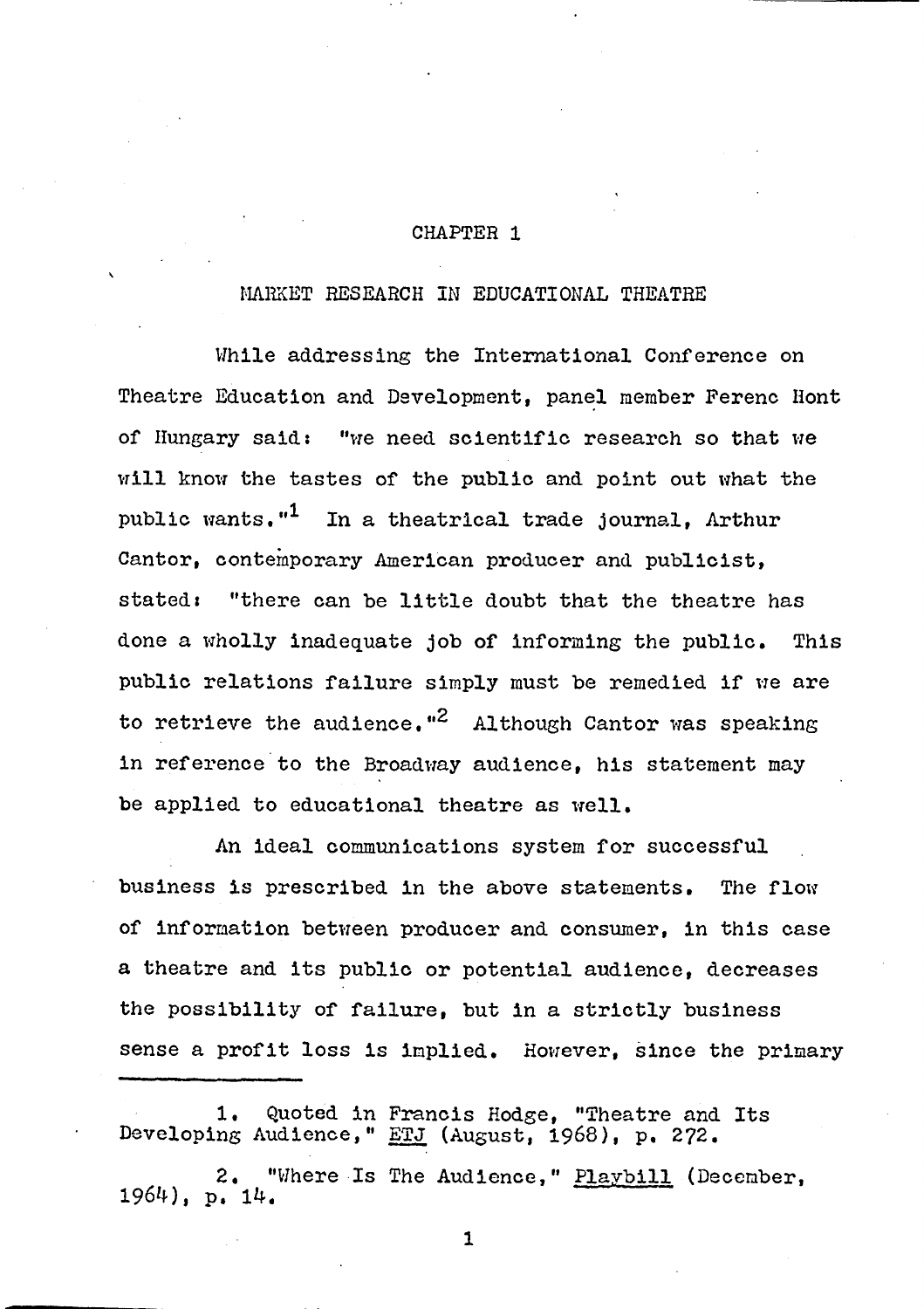**' function of educational theatre is to highlight interest in the creative arts and to develop a basic appreciation for theatre not only for drama majors, but for all students, failure is a term meaning empty seats in a theatre.**

**At The University of Arizona, filling those seats with retired businessmen from the East, winter tourists, and local citizens who depend on the University for their only cultural outlet may very well serve a positive community relations function, but it does not fulfill the two primary objectives of an educational theatre as succinctly stated in the following by George H. Henry of The University of Delaware t**

**The educational element in theatre must embrace two objectives: (1) it must deliberately aim to create a wide student audience, one that progressively expects from the theatre more and more penetrating insights into the nature of this age of transition, this age of anxiety, of "ad" men and ubiquitous mass media, both of which manufacture the values by which we live more than an institution like the theatre; (2) the school and college theatre must have as its aim to use the play as a medium of self-development— of assisting, that is, in the learning process.3**

**The creation of a large student audience and maintaining that audience is an endeavor which the writer believes is best facilitated through the use of market research, which, if effective, is beneficial to several managerial Interests. Research helps to avoid a breach between the student public and the administration, and**

**3. "Toward a Theatre for Our Time," ETJ (March, 1958), p. 3.**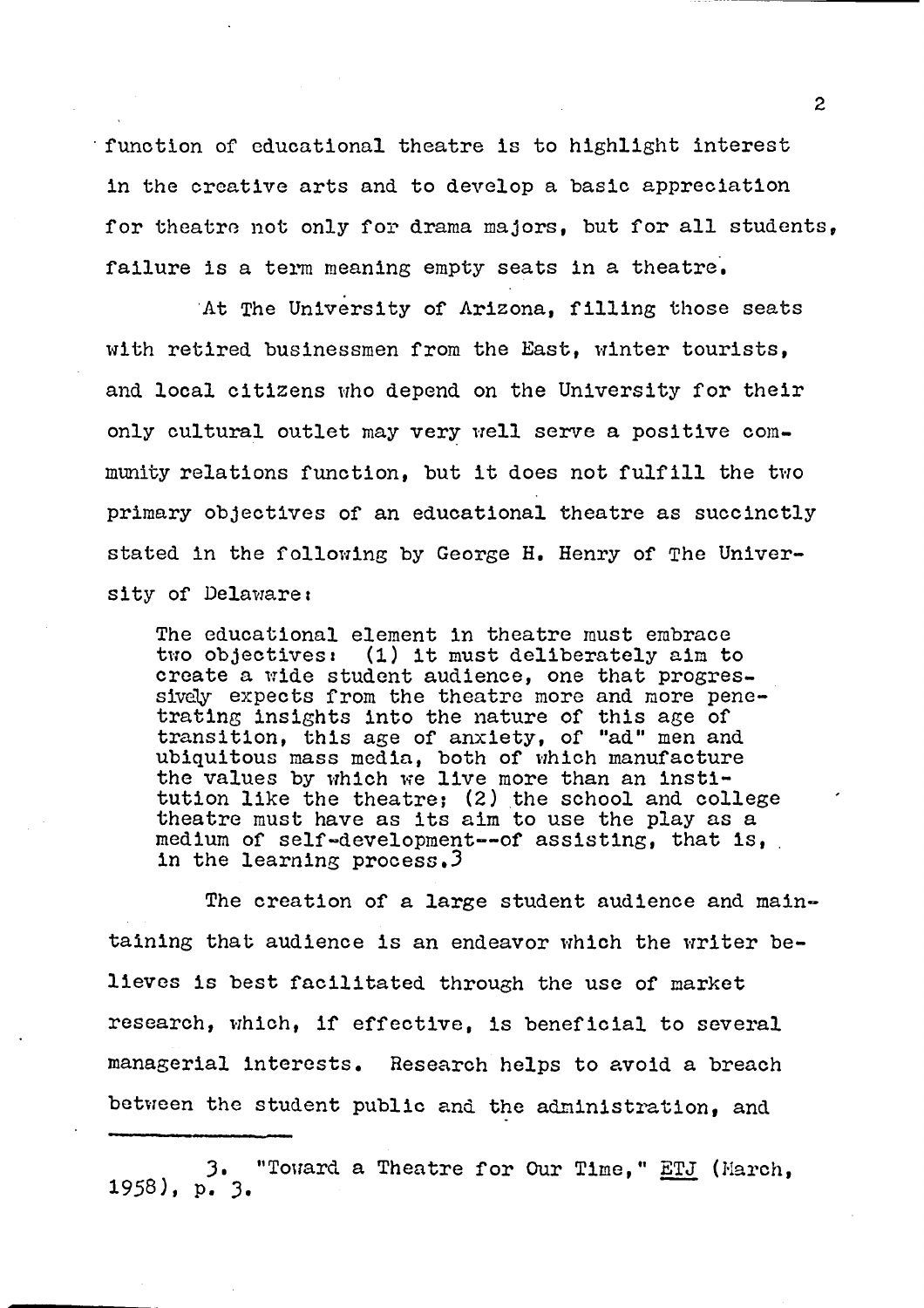**also reveals where the collective interests of the student body lie.**

**Good research can lead to needed changes in image as well as policy. A specific case will perhaps serve to illustrate. A substantial decrease in attendance was noticeable at a Pennsylvania university theatre. Research indicated that this drop began when productions were made free to all students and the university community. Survey methods were employed to discover what attitude was held \** by students concerning free theatrical presentations. **Responses ranged from "anything that's free couldn't be very good," to expressions like "if it's free, it's easy to stay home." In this case the university reinstated the old admission charge and noted an almost immediate increase** in attendance.<sup>4</sup>

**There are, of course, a multitude of other factors affecting theatre attendance. If the University of Arizona Theatre is to fulfill its duty as an educational agency, it must compete successfully with commercial entertainment to secure a student audience. In any enterprise vying for consumers, advertising, publicity, and promotion play an increasingly complex role. Admittedly educational theatres cannot afford to employ professional publicity experts, nor is the competition based on the same financial footing.**

**<sup>4.</sup> John R. Wolcott, "Effective Public Relations:** Policy and Planning," Players (December-January, 1969), **pp. 80—81.**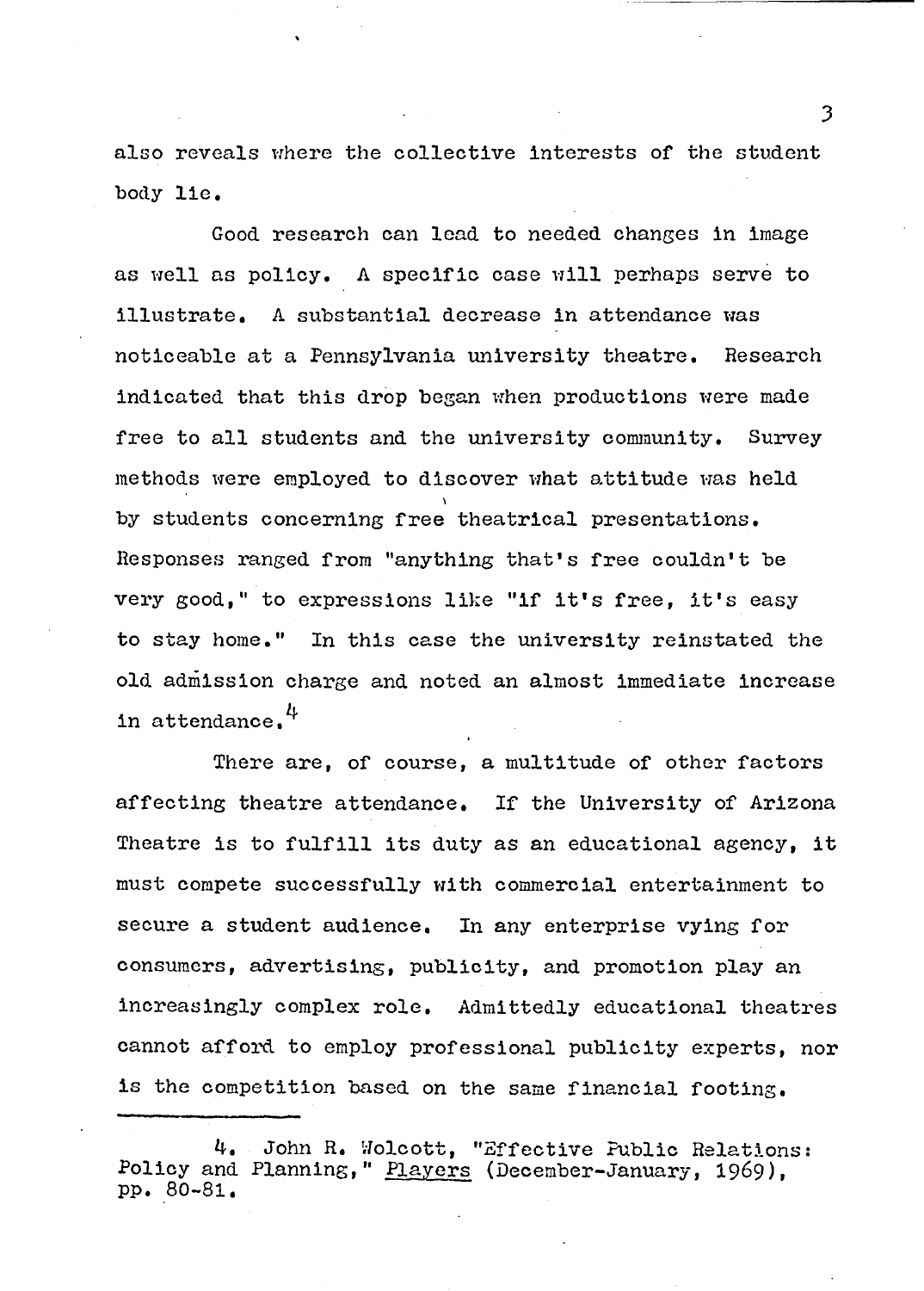**Nevertheless, educational theatre must compete more intelligently and most important, imaginatively with other media for the consumer's time and interest.**

#### **University of Arizona Theatre Audiences**

**A survey of attendance records from 1956 through 1969 reveals that student attendance at the University of Arizona Theatre, hereafter referred to as the University Theatre, has neither increased, nor decreased appreciably, but rather fluctuates around an average of 510 season tickets per academic year (Table 1), The number of general public season tickets sold, however, has increased yearly with few exceptions. Since 1963 faculty and staff attendance has remained fairly constant. One obvious fact is relevant: nearly half of the University Theatre audience is composed of the general public,**

**Richard Hoover, general manager of the Pittsburgh Playhouse, is one of many professionals who is aware of the low national student audience participation figures. Hoover recognizes the value of educational theatre and expressed his view in the following excerpt:**

**I find that the theatre arts departments and the universities regard themselves as extremely lucky if** *5%* **of the student body attends a play. In various areas where I work I get the feeling that theatre is not really accepted as an art in the same sense that music and painting are. Theatre still seems to be a little immoral and not very immortal,5**

**5. Norman Nadel, "The Lost Theatre Audience," Theatre Arts (November, 1 9 6 2 ), p, 6l,**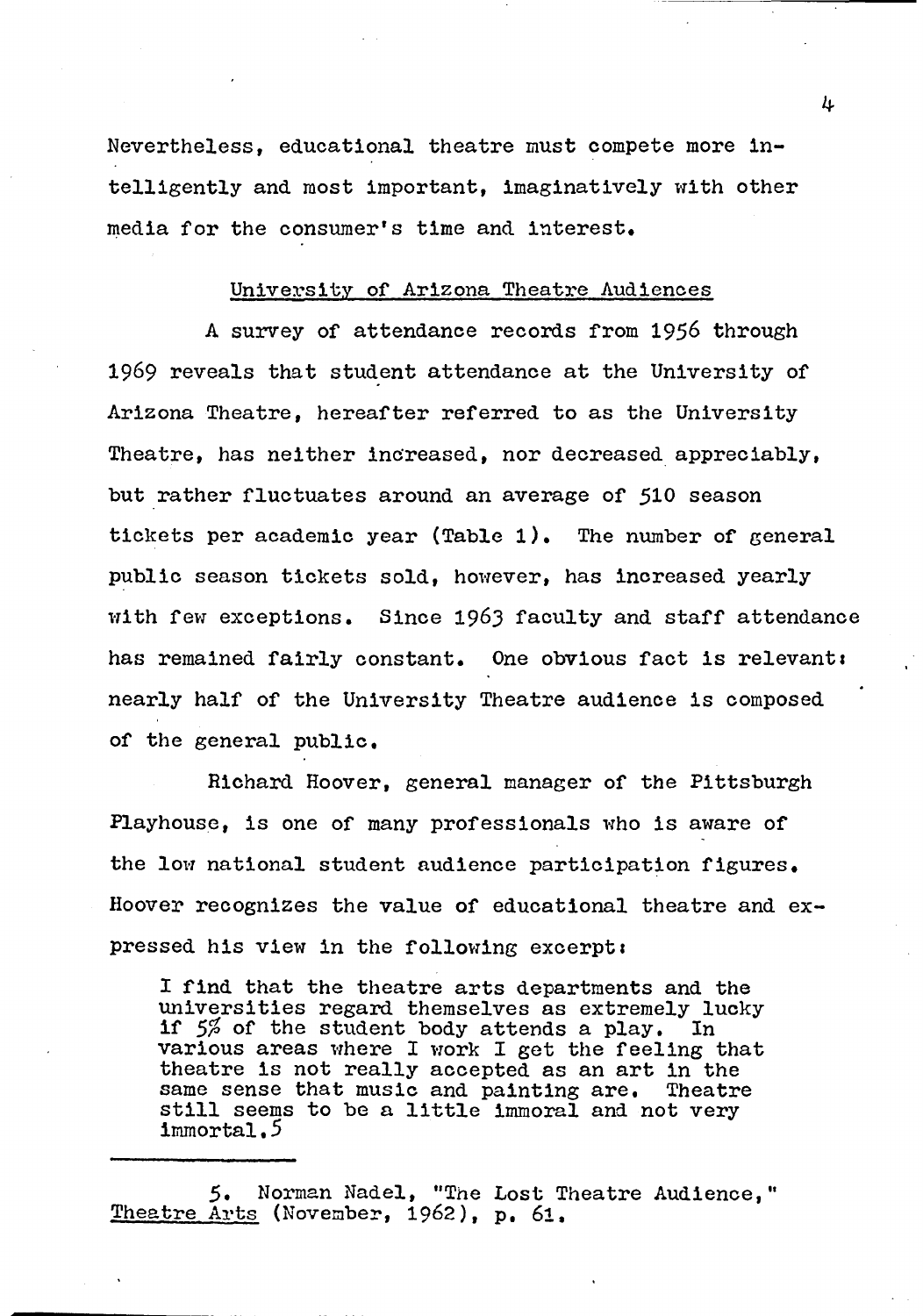## **TABLE 1**

|               | Season Ticket Sales |     |              |        |                          |         |  |              |
|---------------|---------------------|-----|--------------|--------|--------------------------|---------|--|--------------|
|               | Student             |     |              | Public |                          | Faculty |  |              |
| <b>Season</b> | Sales (%)           |     | Sales $(\%)$ |        | Sales (%)                |         |  | <u>Total</u> |
| 1956–57       | 500                 | 38  | 648          | 49     | 155                      | 13      |  | 1303         |
| $1958 - 59$   | 447                 | 43  | 401          | 39     | 181                      | 18      |  | 1029         |
| 1959-60       | 460                 | 36  | 520          | 41     | 299                      | 23      |  | 1279         |
| 1960-61       | 623                 | 43  | 441          | 31     | 376                      | 26      |  | 1440         |
| $1961 - 62$   | 361                 | 25  | 692          | 47     | 415                      | 28      |  | 1468         |
| $1962 - 63$   |                     |     |              |        | --records unavailable--- |         |  |              |
| $1963 - 64$   | 363                 | 13  | 1054 52      |        | 594                      | 35      |  | 2011         |
| 1964-65       | 587                 | 26  | 1106 47      |        | 600                      | 27      |  | 2293         |
| 1965-66       | 543                 | 25  | 942 45       |        | 612                      | 30      |  | 2097         |
| 1966–67       | 684                 | 27  | 1250 49      |        | 598                      | 24      |  | 2532         |
| 1967-68       | 590                 | 23  | 1136 45      |        | 800                      | 32      |  | $-2526$      |
| 1968-69       | 455                 | 22  | 952          | 46     | 664                      | 32      |  | 2071         |
| Averages:     | 510                 | 28% | 834          | 45%    | 481                      | 27%     |  | 1825         |

## **UNIVERSITY OF ARIZONA THEATRE SEASON TICKET SALES - AUDIENCE BREAKDOWN 1956-69a**

**a. Although these figures represent season ticket** sales only, it is the belief of the writer, after working **several years within the University Theatre box office, that cash ticket sales for individual productions closely approximate season ticket sales in audience breakdown.**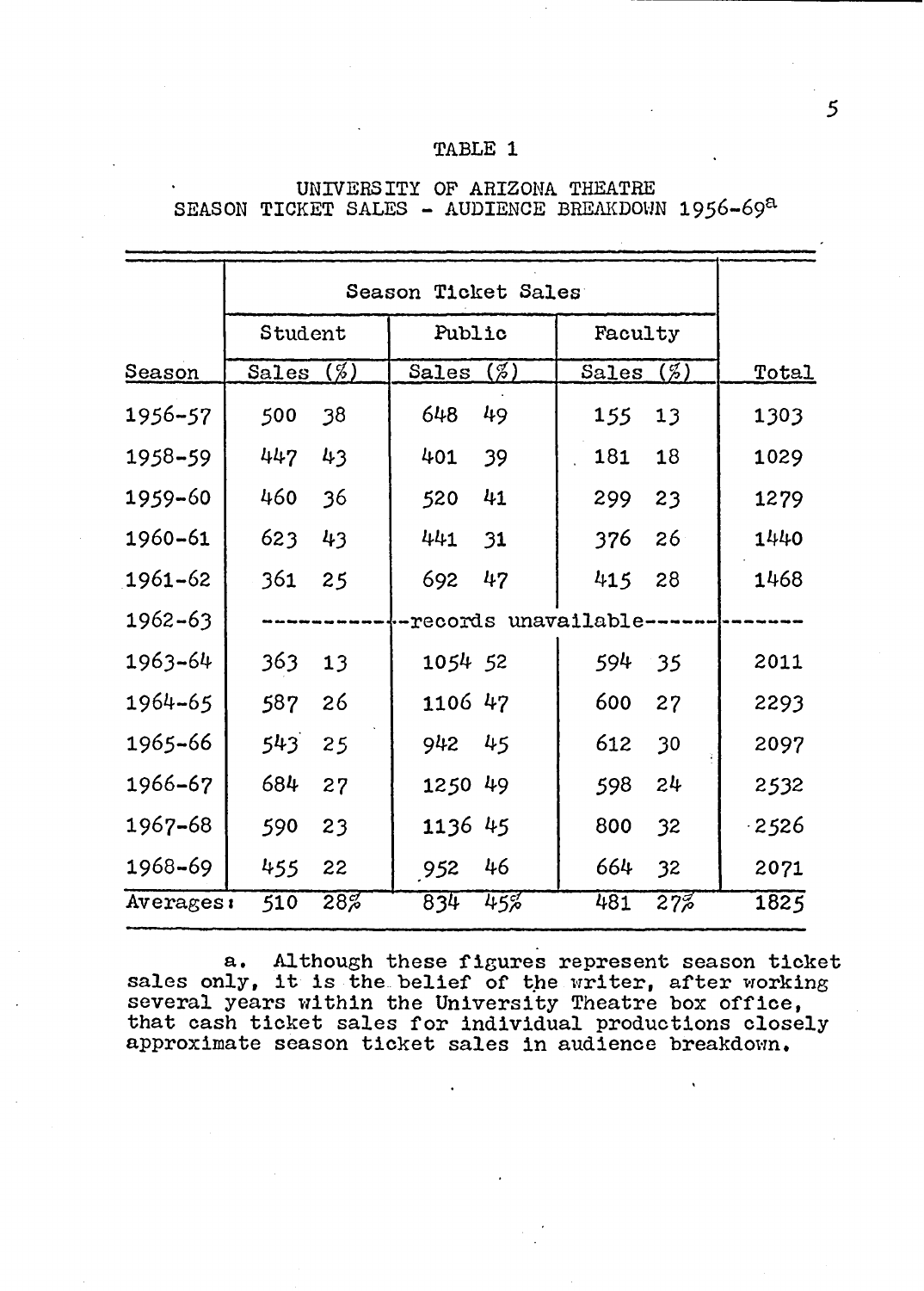**The factors responsible for the lack of student interest at the university level in theatre are varied and multitudinous. The most obvious cause is that other media, radio, television, films, books, music, and pictures are readily available to children from their earliest years. Theatre is not. If theatre were made accessible to young people from the age of four or five, in fifteen years there would be full houses of imaginative, responsive, demanding adult audiences. "Deny live theatre to youngsters, and we shall soon have a nation caught in the rigid focus coma of the lowest common denominator of TV entertainment.**

### **National Survey of University and College Theatres**

**To gain a larger scope of the trends indigenous to educational theatre, a national survey was undertaken by the writer. The prime objectives of the survey were to: (1) find a national percentage figure indicating student audience participation, (2) discover what other college and university theatres felt about their own student attendance records, and (3) determine a possible correlation between play selection by students and student attendance, A variety of other factors were ascertained which broaden the latitude of the investigation.**

**6, Carl Jenner, "Here Lies the Audience," Drama (Summer, 1962), p. 34-.**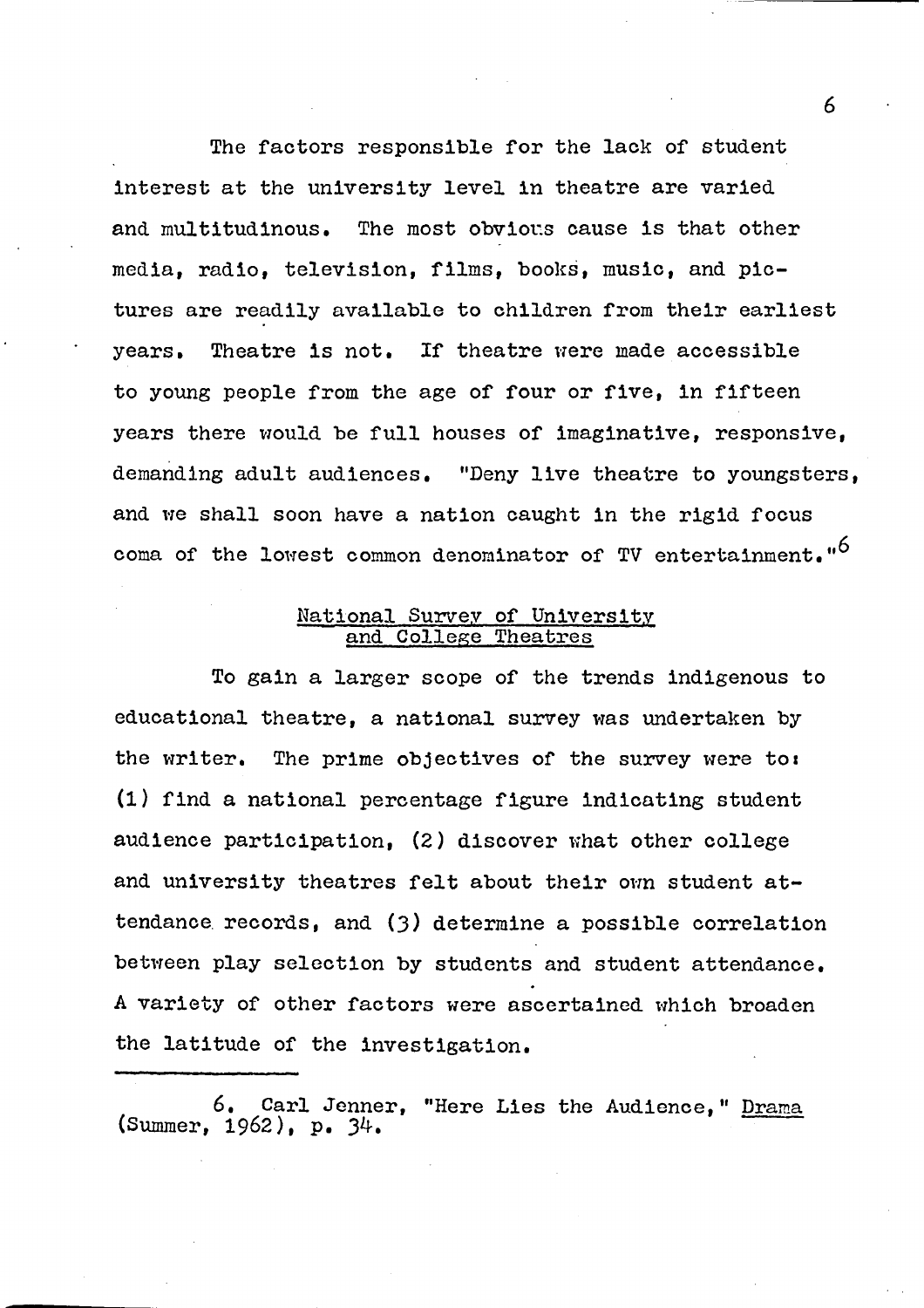**The use of a mail questionnaire, a copy of which appears in Appendix A, was the simplest, least costly, and most expedient method available to gain the needed information, A complete list of theatre department chairmen and their respective addresses was obtained from the Directory 7 of American College Theatre, A total of 125 questionnaires were mailed to colleges and universities having a total en**rollment exceeding 5,000. Sixty questionnaires were com**pleted and returned, a response rate of 48\$ which, according to research, is a fairly good rate,®**

**Forty-five per cent of the respondents indicated that they were not satisfied with the present level of student support (audience) at their institutions (Table 2), Although the average audience consisted of 50,5\$ students, (national average student attendance figure computed from individual responses) the majority of college and university theatres remain dissatisfied with student attendance (Table 3 ). When compared with the national average, the University of Arizona Theatre's average of 28\$ students (Table 1 ) falls well below that of 50,5\$\***

**Does play selection with student consultation have a significant effect on student attendance? Sixty per cent**

**7, Published by the American Educational Theatre** Association (Dallas, 1967).

**8 , Stanley C, Flog, "Explanations for a High Return Rate on a Mail Questionnaire," Public Opinion Quarterly (Summer, 1 9 6 3), p, 2 9 7 ,**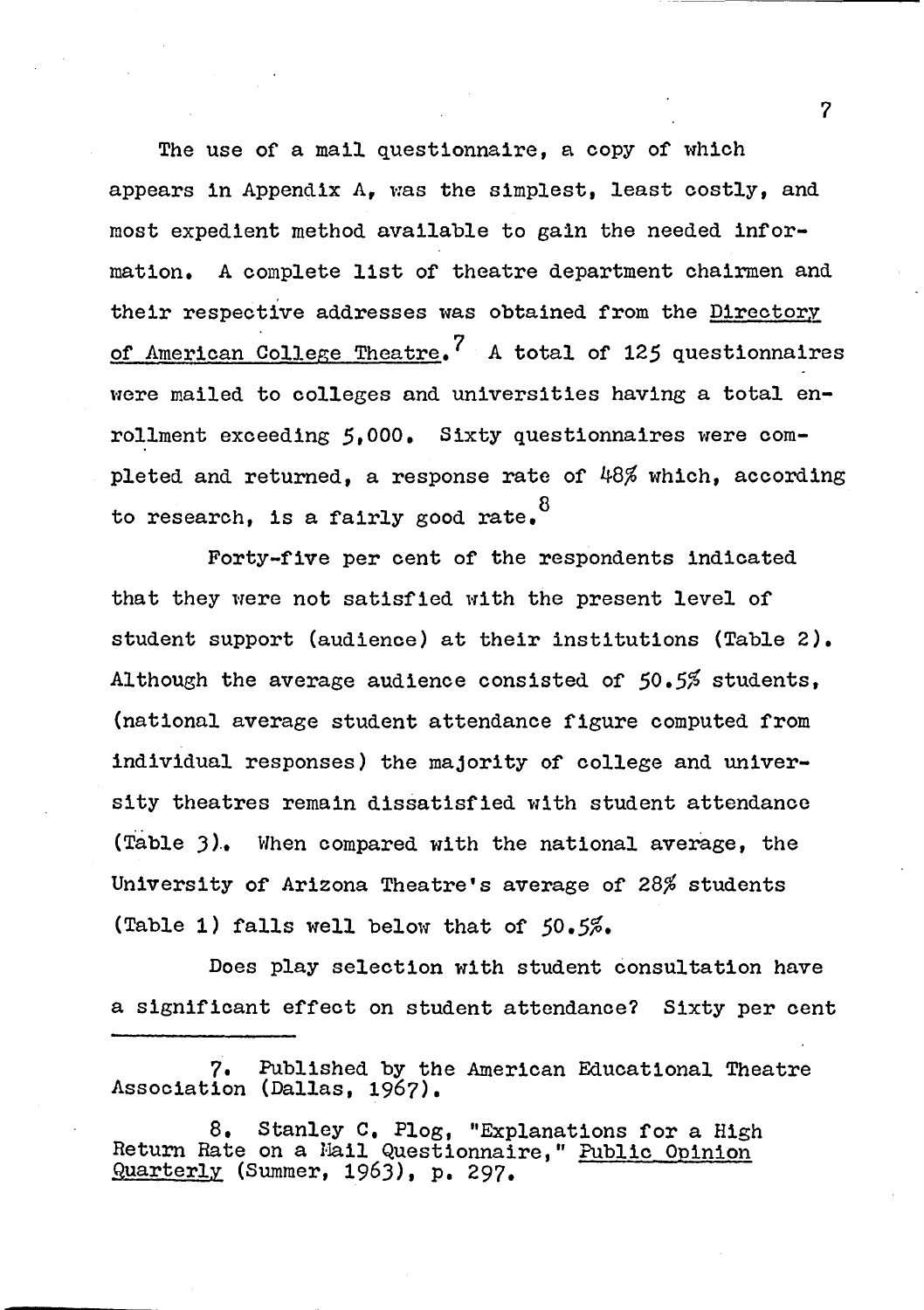| <b>TABLE</b> |  |
|--------------|--|
|--------------|--|

|                        |       |                      | DAIIDPACIIUN WIIN DIUDENI AIIENDANCE |
|------------------------|-------|----------------------|--------------------------------------|
| School<br>Satisfaction |       | Number of<br>Schools | Per Cent                             |
| Yes                    |       | 15                   | 25                                   |
| No                     |       | 45                   | <u> 25</u>                           |
|                        | total | 100%                 | 100%                                 |

### **NATIONAL EDUCATIONAL THEATRE SATISFACTION WITH STUDENT ATTENDANCE**

# **TABLE 3**

**NATIONAL EDUCATIONAL THEATRE STUDENT ATTENDANCE BY PERCENTAGE®**

| Per Cent of Audience<br>$\mathop{\mathsf{Composed}}$ of Students $\qquad$ # of Schools |  |
|----------------------------------------------------------------------------------------|--|
|                                                                                        |  |
|                                                                                        |  |
|                                                                                        |  |
| $41 - 50$ 8                                                                            |  |
|                                                                                        |  |
|                                                                                        |  |

**b. Figures unavailable from 23 schools**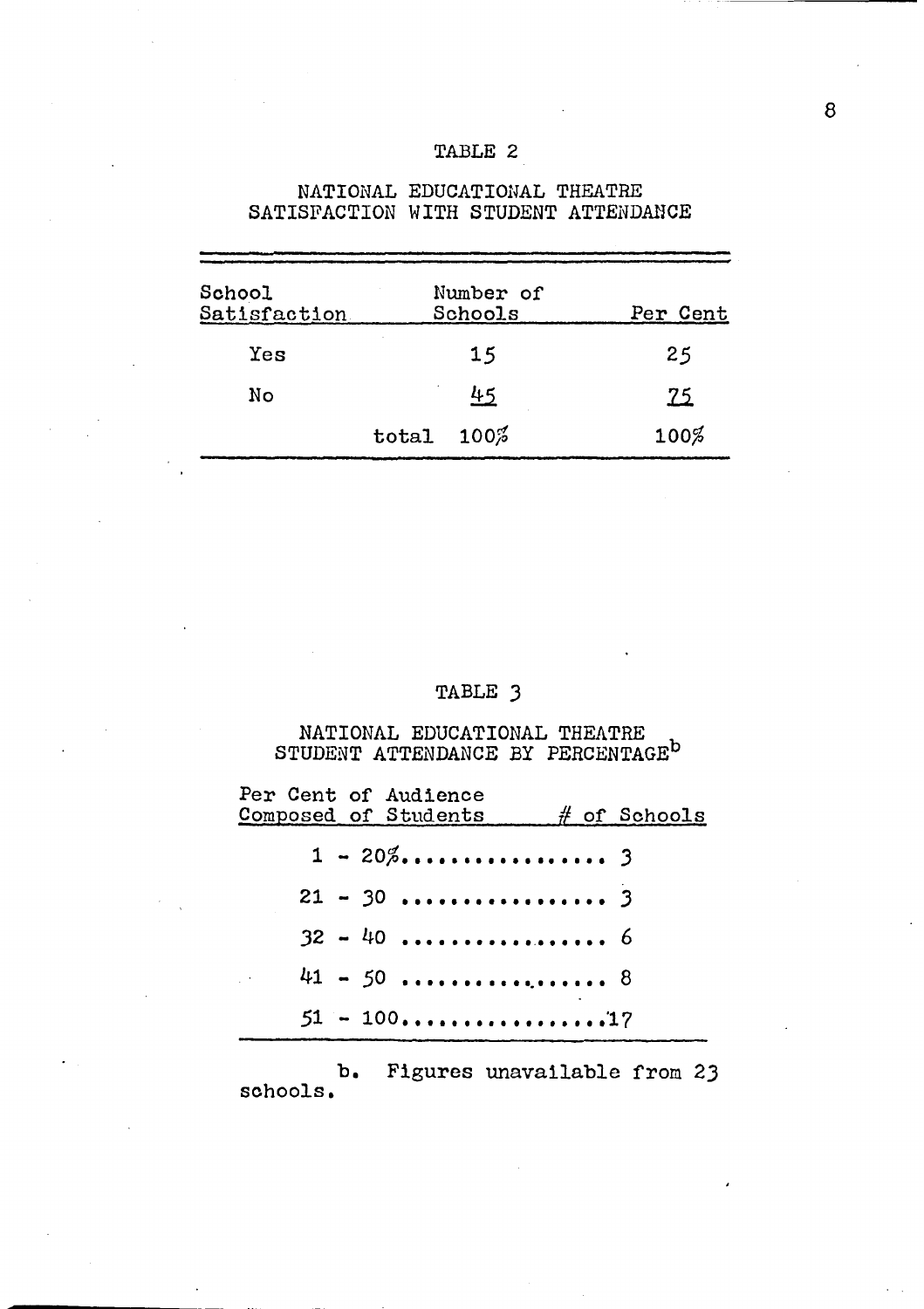**of the respondents said that students were not consulted when selecting the season's productions; while the remaining** *kO/o* **said that students were consulted or would be within the next academic year (Table 4), When students were consulted, 79^ of the schools had a student audience** of 40% or over. The figure is slightly lower, 64%, when **students have not been consulted.**

#### **TABLE 4**

#### **STUDENT ATTENDANCE BY CONSULTATION ON PLAY SELECTION**

|                  |           | Student Consultation |
|------------------|-----------|----------------------|
| Attendance       | Consulted | Not Consulted        |
| $40\%$ and over  | 79%       | 64%                  |
| Less than $40\%$ | 21        | 36                   |
| $\mathbf{r}$     | 100%      | 100%                 |
|                  |           |                      |

**The policy adhered to at the University. Theatre, according to Peter R. Marroney, Head of the Department of Drama, University of Arizona, is similar to many throughout the country. Faculty directors submit a list of plays** which is then reviewed and approved by the entire faculty.<sup>9</sup> **On occasion students in a directing class may submit play selections. Five of the season's six major productions**

**1969). 9. Personal interview by writer (Tucson, June 30,**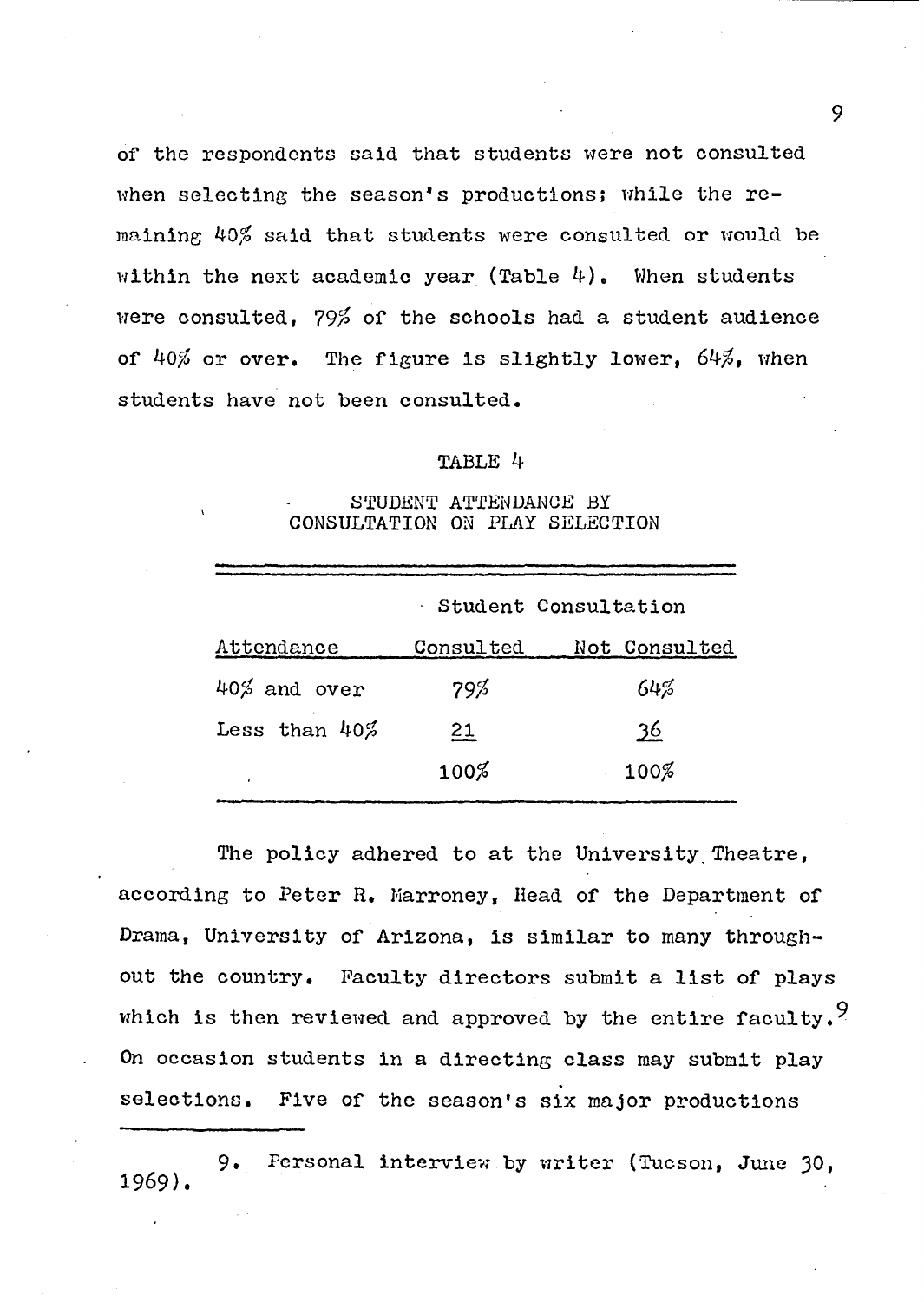**are chosen solely by the faculty, the remaining play, a musical comedy, is approved by the Artist Series committee** which does acknowledge student representation.<sup>10</sup> Sixty **per cent of the schools which do not consult students on play selection choose their seasons through the entire faculty within the department. Twenty-one per cent rely on faculty directors, 15/£ on directors and faculty, and** *k#* **<sup>11</sup> on the department chairman.**

**The basis upon which play selection was determined varied from school to school. However, one very predominant phrase appeared in the responses, "a well balanced season." As defined at the University Theatre, this means a season selected from all types and classifications of dramatic literature representing various periods, styles, <sup>12</sup> and countries. A typical season, for example, would begin with a light play, perhaps a comedy, followed by an experimental. The heaviest or most serious play is generally produced next near mid-academic year. Following is again a comedy or experimental and the season is ended with a fantasy or high comedy. Naturally this season need not** be, and is not, strictly adhered to.<sup>13</sup> Other considerations

- **11. From National Survey conducted by writer,**
- **12, Harroney, Personal interview,**
- **13. Ibid.**

**<sup>10,</sup> The musical comedy production is considered to be a part of the Artist Series season since it is funded directly by students,**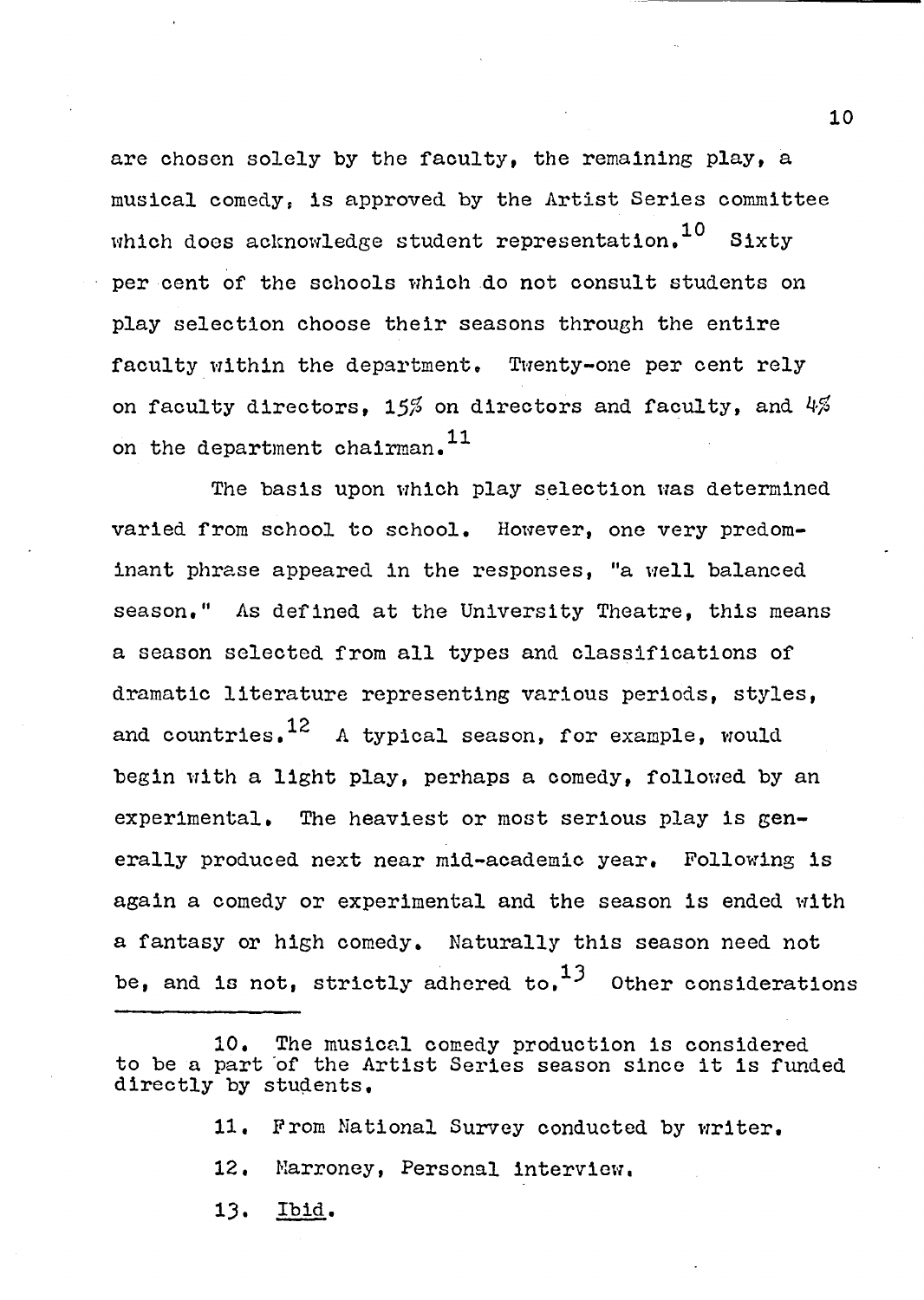**are taken into account depending on the departmental organization and objectives.**

**It is the stated opinion at Western Michigan University that the criterion for a "well balanced season" is outmoded and a new one is evolving at the present. However, this was not elaborated upon in the questionnaire, Other factors considered in play selection include the quality of the play, availability of scripts, resources, appropriate roles for the casting pool, and technical restrictions, Of the schools which responded to the mail questionnaire, only one, the University of Montana, reported that they were carefully market researching their students for sales planning and programming.**

**The University Theatre is in the majority where method of play selection is concerned; however, the student attendance figure places the Theatre in the minority when compared to the national average,**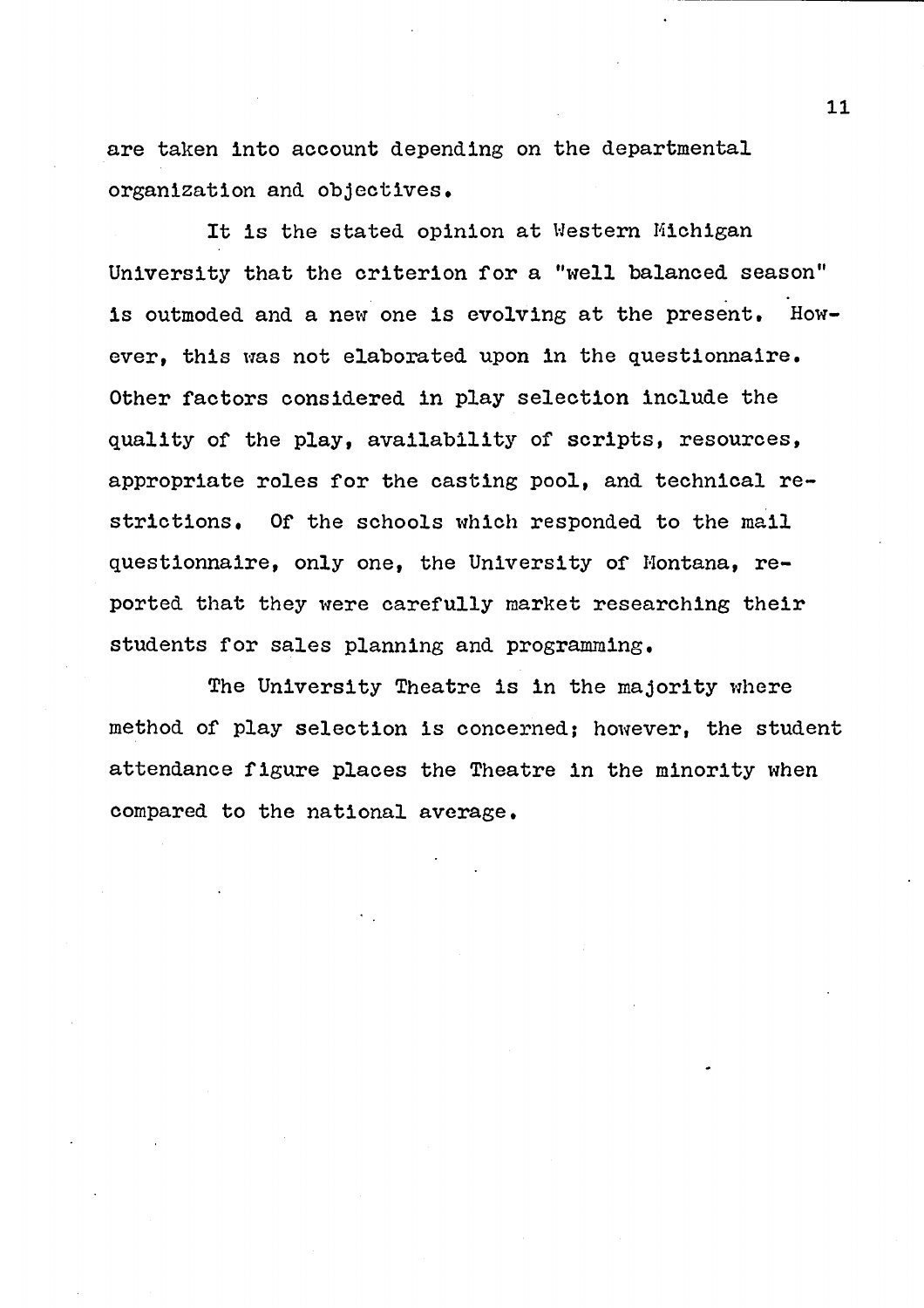## **CHAPTER 2**

#### **METHODOLOGY OF RESEARCH SURVEY**

**"Those who are enamored of practice without science are like a pilot who goes into a ship without a rudder or a compass and never has the certainty where he is going. Although this statement was recorded over four centuries ago, its meaning constitutes the basis of today's technically oriented business as well as social structure. Administrative policy and planning within an educational theatre are, in the writer's estimation, in need of scientific devices to serve as their rudder and compass. To secure these directive ends and to offer descriptive, analytical information, the writer has undertaken a research project, a market analysis of the potential student audience for the University of Arizona Theatre,**

#### **Research Design**

**The framework or specified pattern for controlling the collection of data is referred to as a research design. Its function is to insure that the required data are collected and that they are collected accurately and**

**<sup>14,</sup> Leonardo Da Vinci, reprinted in Francis Hodge, "A Symposium on Aims and Objectives in Educational Theatre," ETJ (May, 1954), p. 116,**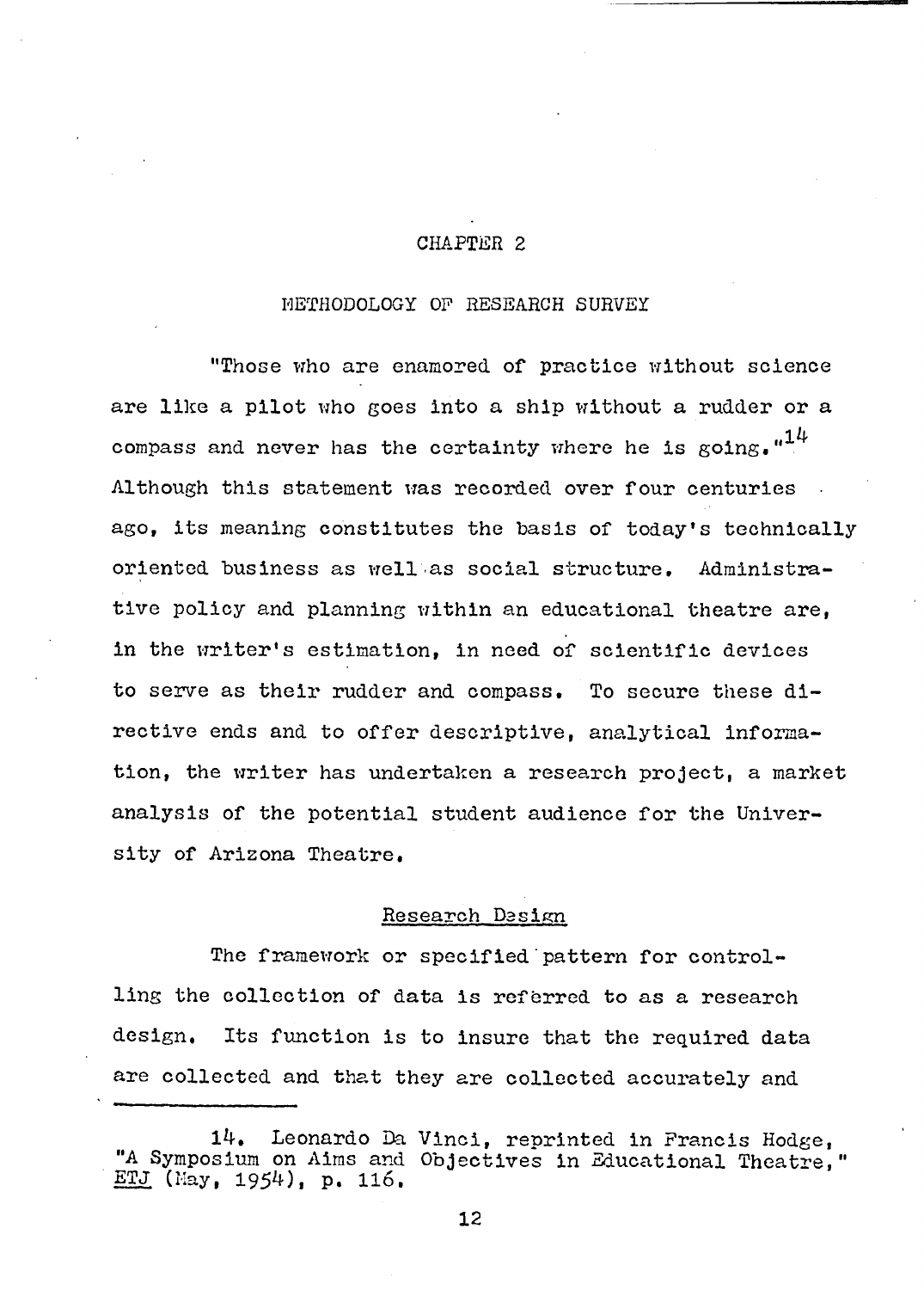**economically. The nature of the research design employed by the writer was exploratory and descriptive as opposed to experimental, which relies on the creation of an artificial situation for testing purposes.**

**Since the objective of exploratory research is to find new ideas or relationships, no formal design can be • established. Flexibility and ingenuity rather than formal design characterize the Investigation. Exploratory research can be considered the step which defines the problem. In addition to being exploratory in nature, this research is also descriptive; it describes a given situation existing at a particular time. To be of value, a descriptive study must collect data for a definite purpose. That purpose is to search for ways and means to build and maintain a large student audience for the University of Arizona Theatre.**

#### **Data Collection Method**

**The research data were collected through the use of survey as opposed to observational methods. The advantages of questionnaires include versatility, speed, and cost.** The questionnaire employed, a copy of which appears in Ap**pendix B, was structured and nondisguised (answers were limited to a list of alternatives which was stated or implied). Data obtained in a structured-nondisguised study are easier to tabulate and interpret than data gathered in other ways such as testing or observation.**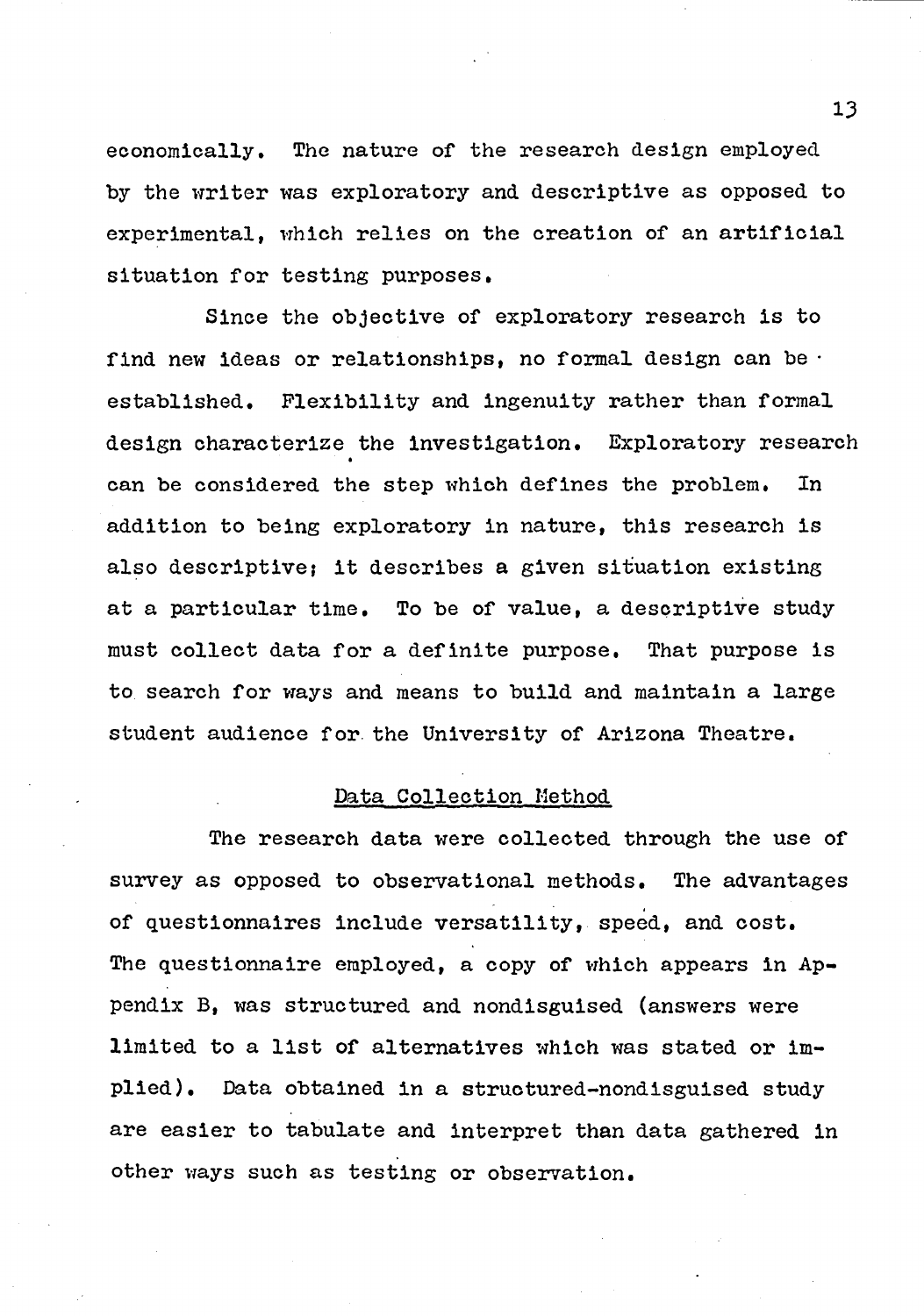**Time and cost were the major factors influencing the writer's choice of the telephone questionnaire instead of mail questionnaires or personal interviews. When using the telephone, the interviewer could probe and check conflicting statements. However, it was difficult to gain the respondent's interest and confidence over the telephone.**

**The greatest disadvantage in using the telephone was that not all of the items (students) in the universe (the student body at The University of Arizona) had a telephone, This factor should be kept in mind by the reader. The validity of the survey is thus decreased, but not eliminated .**

**Refusal rate, the unwillingness of the respondent to give the desired information, was negligible. In cases where the respondent was not at home or the telephone was in use, a call-back procedure was followed and a maximum of five calls per interviewee was adhered to.**

#### **Sampling**

**The population from which the sample was drawn included all students at The University of Arizona who were accessible by telephone, The total number of units (students) in the sample was 700. Although this figure is relatively high for the size of the population, it was felt that a loss of validity through the exclusion of students without telephones could be compensated for by enlarging the total**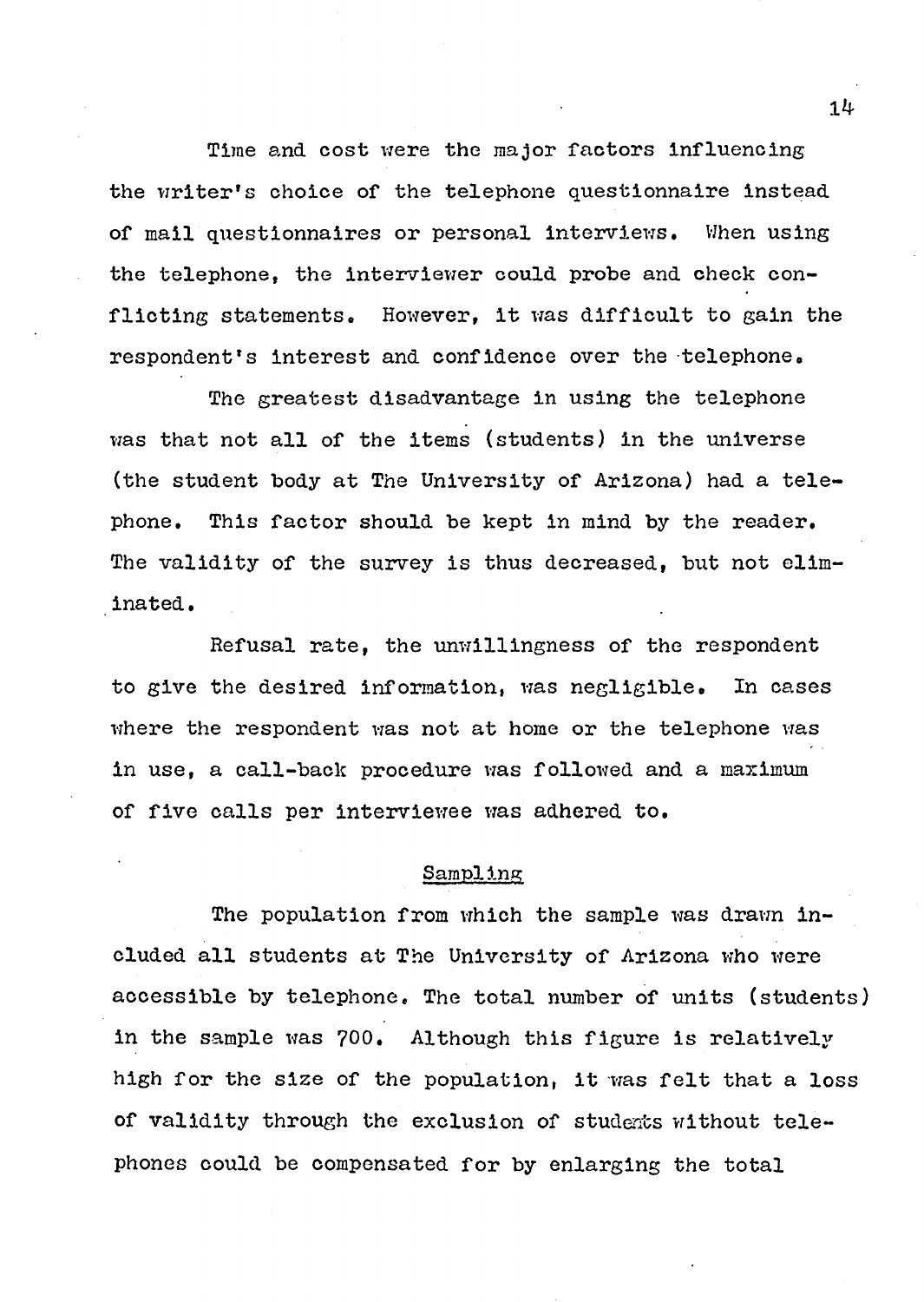sample size used in the survey.<sup>15</sup> Actual sample size **determination is dependent on several factorsi relative standard deviation and coefficient of variation. A discussion of statistical mathematics\_is beyond the scope of this thesis; therefore the writer will make every effort to clarify meaning through the use of nontechnical phraseology,**

**A selection process known as systematic sampling was utilized to draw the sample. The universe size, (22,100) is divided by the sample size (?00) giving a sampling interval of 33• Next a random number between one and the sampling Interval was chosen. This identified the first student to be included in the sample. Adding the sampling interval to the random number identified the second student. The list used in drawing the sample was the number six IBM card filled out by the student during registration second** semester, 1969. After systematically pulling a total of **?00 cards, a print-out list was made giving the student's name and telephone number, A systematic sample such as this one is equivalent to a simple random sample because the universe items are listed in a random or alphabetical order.^**

15. Bertram Schoner and Kenneth P. Uhl, Market **Research Information Systems and Decision Making: (New York, 1969), P. 125\***

**l6. Ibid, p. 141.**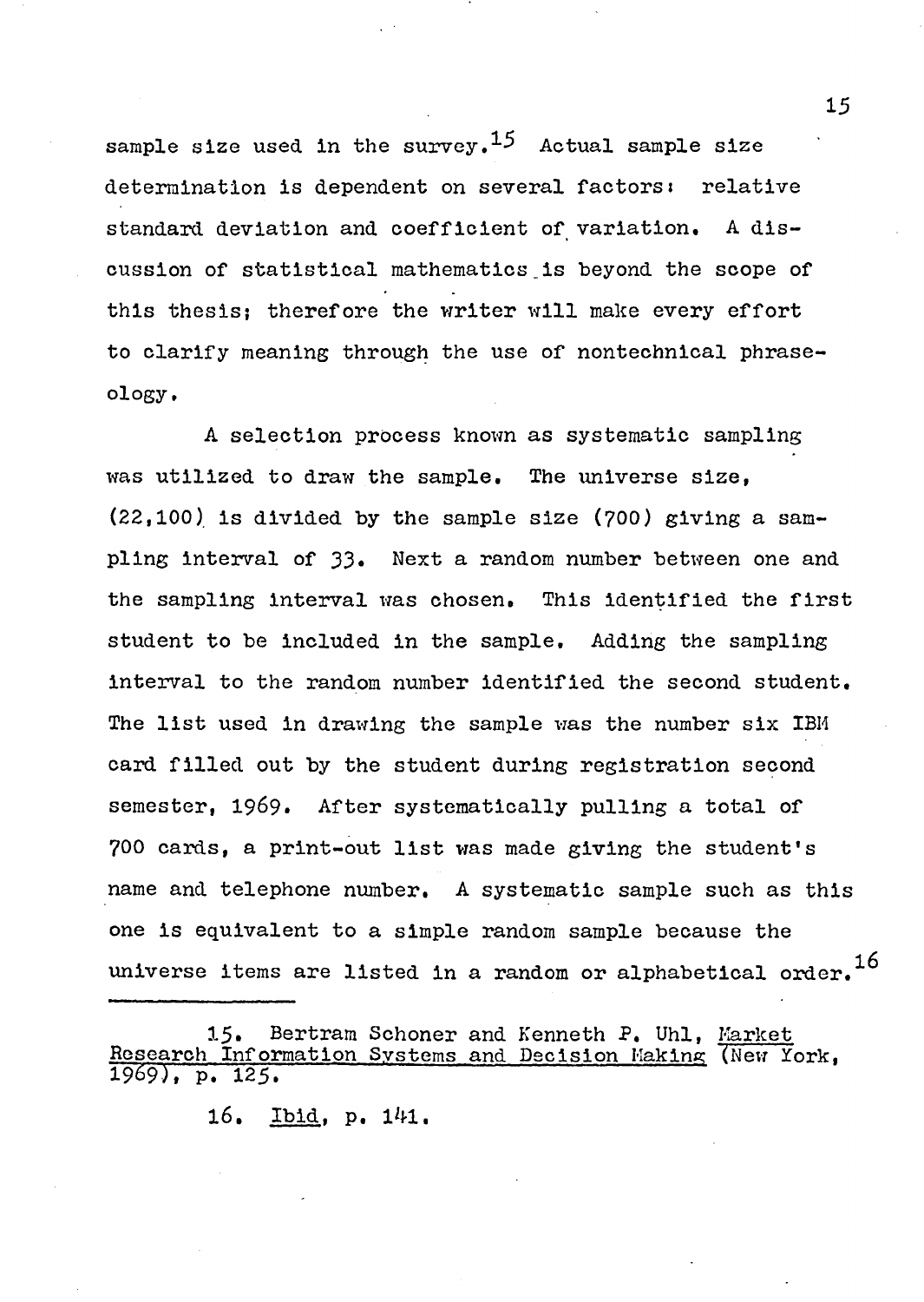#### **Field Work, Editing:, and Tabulation**

**Two Interviewers were trained by the writer to insure uniform data collection techniques. When a student was contacted, it was explained that the survey was being conducted by a graduate student in the Department of Drama and that the results were to be utilized in a thesis. The respondent was informed that the questionnaire would not take more than five minutes of his time.**

**Editing of the questionnaires eliminated those responses which were either unclear as to meaning or considered incomplete by the writer, A total of 680 forms were included in the final tabulations. Each questionnaire was coded, and tabulation was generally confined to simple addition of responses or to a method of cross tabulation which compares two variables,**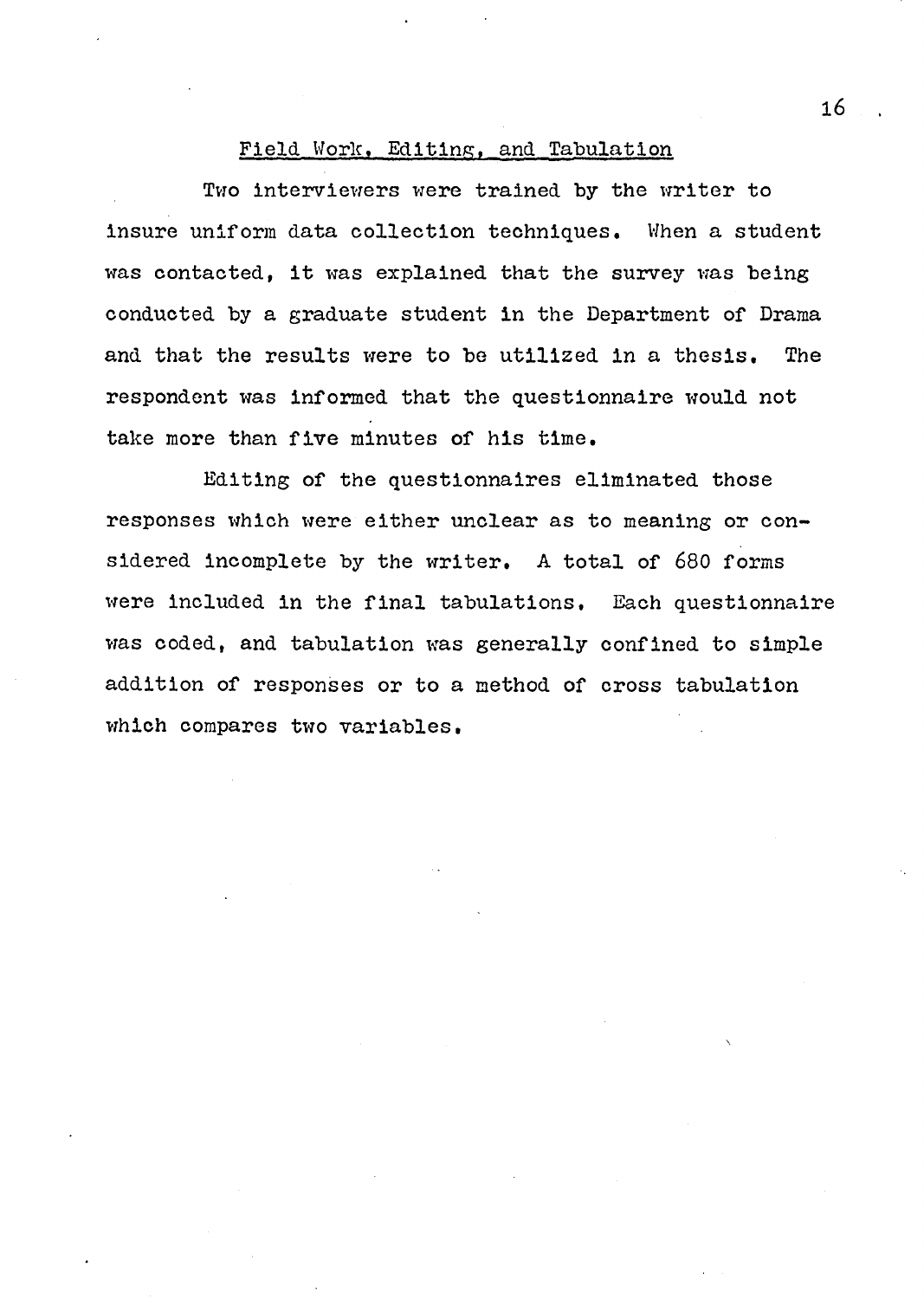#### **CHAPTER 3**

#### **SURVEY RESULTS AND RECOMMENDATIONS**

**The findings of the survey presented in this chapter illustrate relationships, point out various trends, and indicate specific characteristics of the student population at the University of Arizona. Findings which do not have a direct bearing on the objectives of the study, but which the writer feels are of interest to the reader, will be given only minor emphasis.**

#### **Results**

**Students at the University of Arizona between the ages of twenty and twenty-two had the highest University Theatre attendance percentage; while students between the ages of eighteen and nineteen had the lowest attendance** percentages (Table  $5)$ .<sup>17</sup> The figures in Table 5 are not **based on season ticket sales, but include individual sales. Although a number of students attended only one major production during the academic year, these sales are included in Table 5\* (Attendance,, unless otherwise specified, will hereafter refer to University Theatre attendance percentages.)**

**<sup>17.</sup> The sample mean of the age of respondents was 21.9 years.**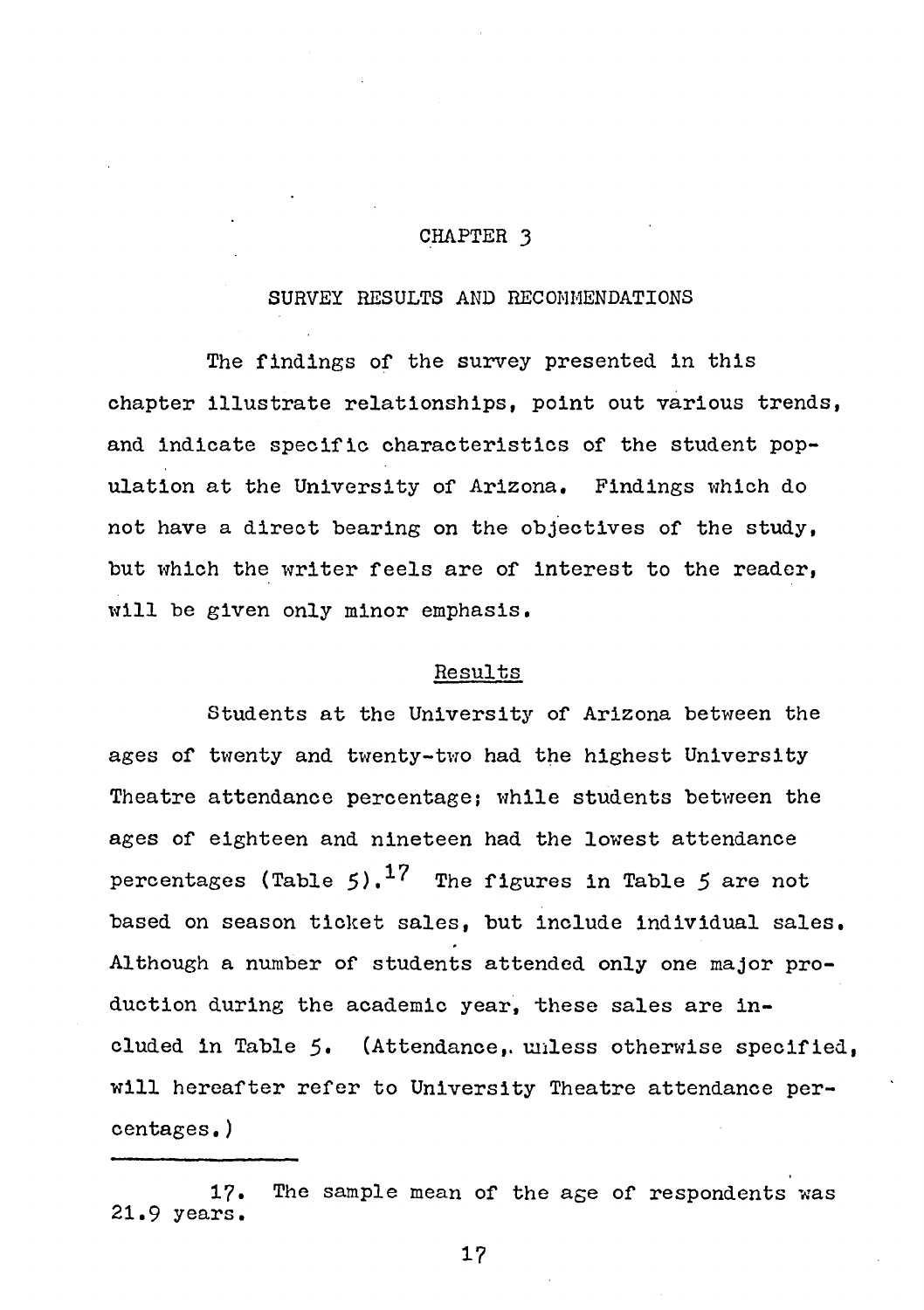|                             | Attendance $\beta$ |           |
|-----------------------------|--------------------|-----------|
| $\mathop{\rm Age}\nolimits$ | Yes                | <u>No</u> |
| 18                          | $20\,$ %           | 80 %      |
| 19                          | 16.6               | 83.4      |
| 20                          | 42.8               | 57.2      |
| 21                          | 23.5               | 76.5      |
| 22                          | 41.7               | 58.3      |
| 23 & older                  | 22.7               | 77.3      |

### **TABLE 5**

**UNIVERSITY THEATRE ATTENDANCE BY AGE**

**Attendance by class year revealed that freshmen by a large percentage had the lowest attendance; whereas other classes, with the exception of the junior class, had fairly comparable percentages (Table 6). Attendance increased by over 12# between the sophomore and junior** class and then dropped significantly by 14% between the **junior and senior class. These figures are based on calculations within a particular class and not on a total** audience breakdown. Attendance again dropped by 5% from **the senior class to graduate students. Registered unclassified students may actually be a member of any class, but were grouped together because their class status is not recognized by the office of the Registrar.**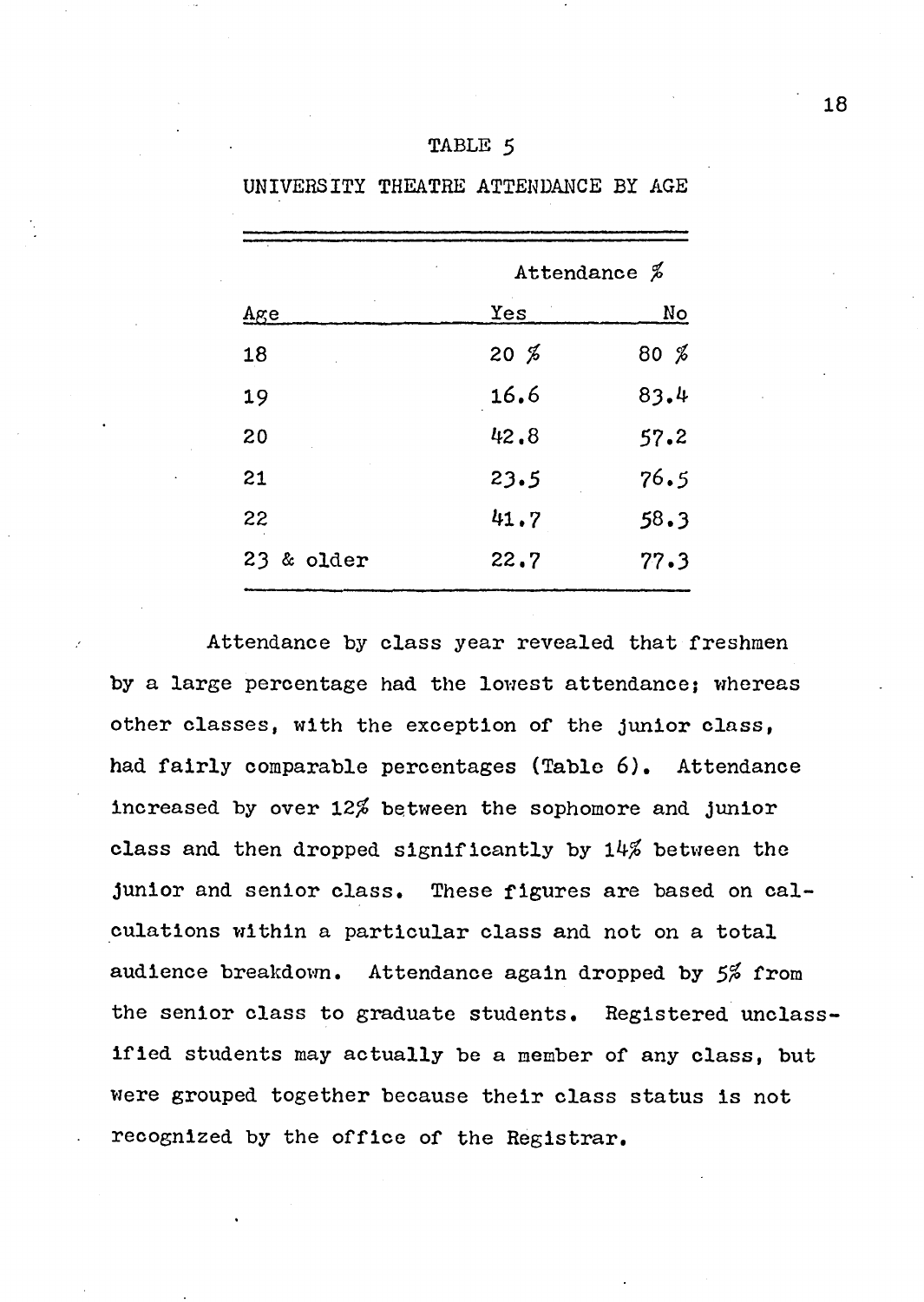| TABLE 6 |  |
|---------|--|
|         |  |

|                            | Attendance $\%$ |       |  |
|----------------------------|-----------------|-------|--|
| Class                      | Yes             | No    |  |
| Freshmen                   | 11.5%           | 88.5% |  |
| Sophomores                 | 30              | 70    |  |
| Juniors                    | 42.3            | 57.7  |  |
| Seniors                    | 28.6            | 71.4  |  |
| Graduate students          | 23.5            | 76.5  |  |
| Registered<br>unclassified | 29.2            | 70.8  |  |

**UNIVERSITY THEATRE ATTENDANCE BY CLASS YEAR**

**To discover if a correlation existed between student geographic residence within the United States and University Theatre attendance, responses were again compared within separate geographic regions (Table ?). "Foreign students along with students from the Southwest** had the highest sttendance percentages, 51% and 52.4% re**spectively, Students from the West and Northwest had appreciably lower attendance percentages dropping to 10\$ from the** West and 15% from the Northwest. There appears to be a sig**nificant correlation then, between specific geographic region and University Theatre attendance.**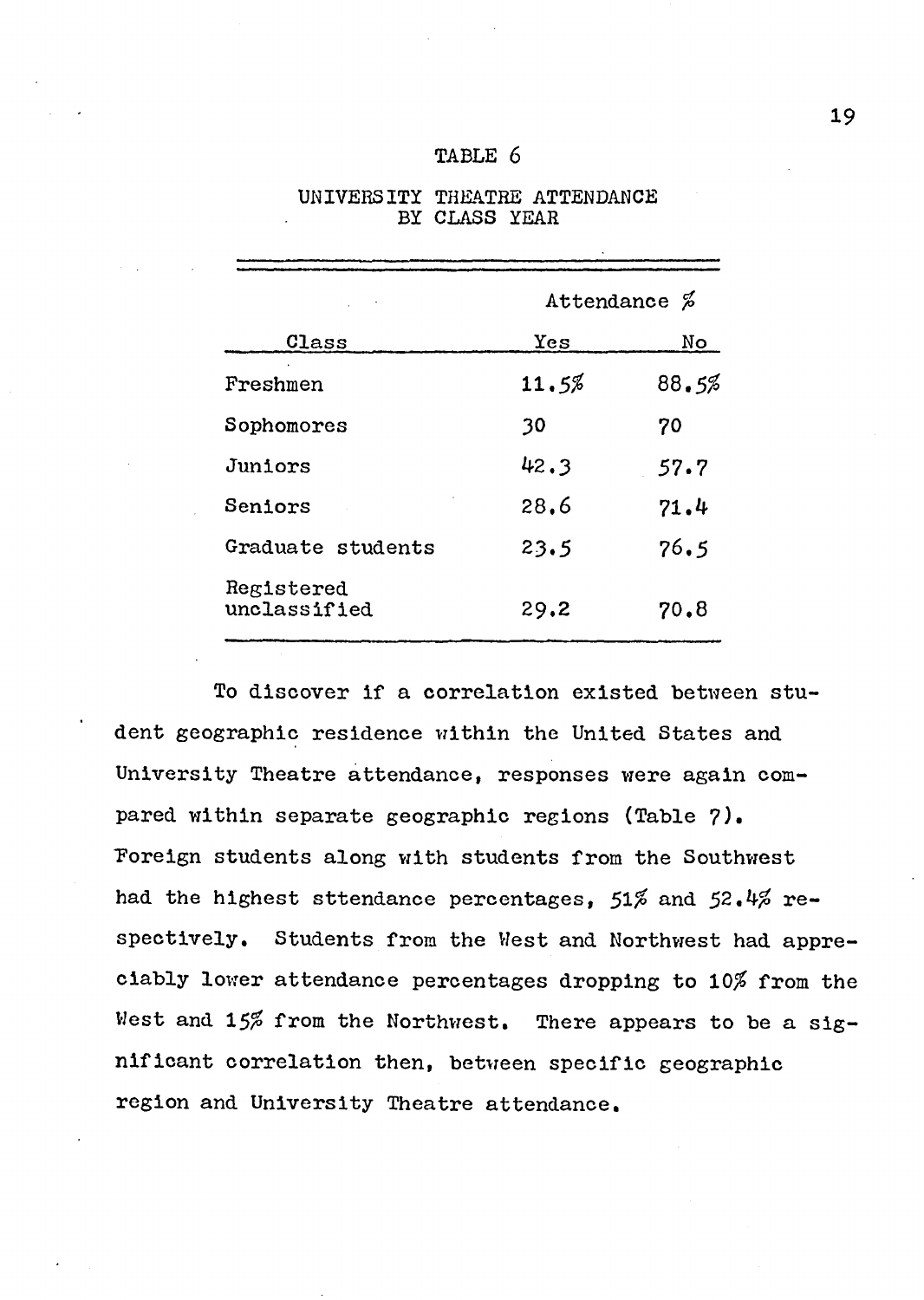#### **TABLE ?**

|           | Attendance $\%$ |         |
|-----------|-----------------|---------|
| Region    | Yes             | No      |
| West      | %<br>10         | %<br>90 |
| Northwest | 15              | 85      |
| Northeast | 22.2            | 78.8    |
| Tucson    | 23.5            | 76.5    |
| Southeast | 33.3            | 66.7    |
| Midwest   | 40              | 60      |
| Southwest | 52.4            | 47.6    |
| Foreign   | 51              | 49      |

### **UNIVERSITY THEATRE ATTENDANCE BY GEOGRAPHIC RESIDENCE**

**Twenty-seven per cent of those interviewed in the survey had attended at least one of the season's major productions, The average number of plays attended was 1.8, Nearly all of the respondents in the survey indicated that they had seen a live stage play. One and two-tenth's per cent had not seen a live play whether professional or simply a high school play.**

**Thirty per cent of the students who attended plays during the year had purchased a season ticket in the Fall; however 60\$ of the respondents in the survey were not aware that season tickets were on sale. Of those who were not**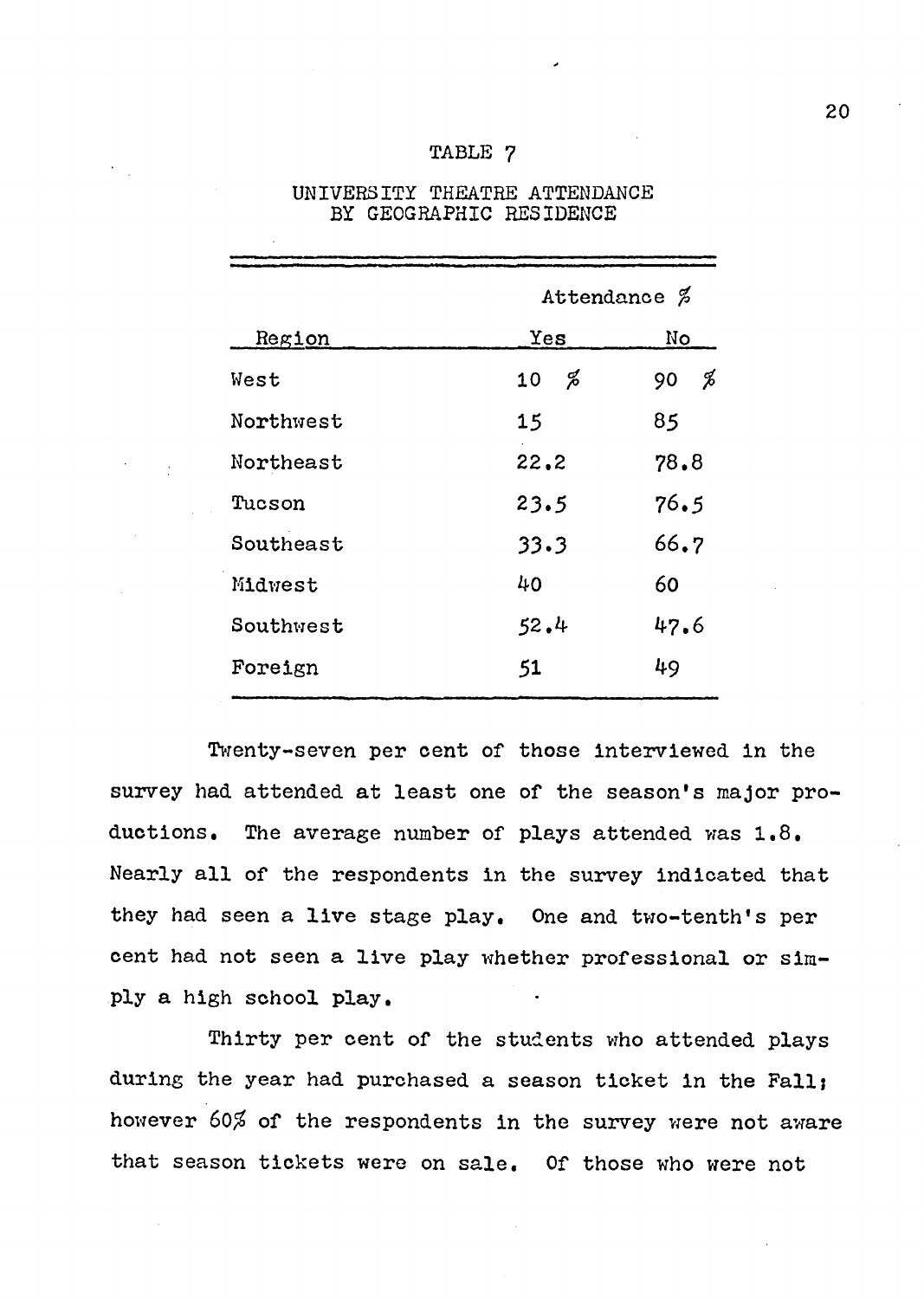aware of season tickets, 58.3% said that had they known, **they would have purchased a season ticket.**

**A definite preference in sources of entertainment became evident when students were asked what sources they regularly referred to when seeking entertainment (Table 8). The most frequently mentioned source was local newspapers while the least mentioned was television.**

#### **TABLE 8**

#### **STUDENT UTILIZATION OF ENTERTAINMENT SOURCES**

| Source                   | Users |
|--------------------------|-------|
| Local Newspapers587      |       |
| $Friends$ 580            |       |
| Radio385                 |       |
| Posters on Campus340     |       |
| Arizona Daily Wildcat327 |       |
| Television177            |       |

**Probably the two most popular media among students are television and motion pictures. The survey revealed** that 20% of the students went to the movies once a week; *21%* **attended a film once every two weeks; and 58/£ saw a movie once a month or less. Movie addicts composed the remaining** *1%* **who frequented movies twice weekly or more.**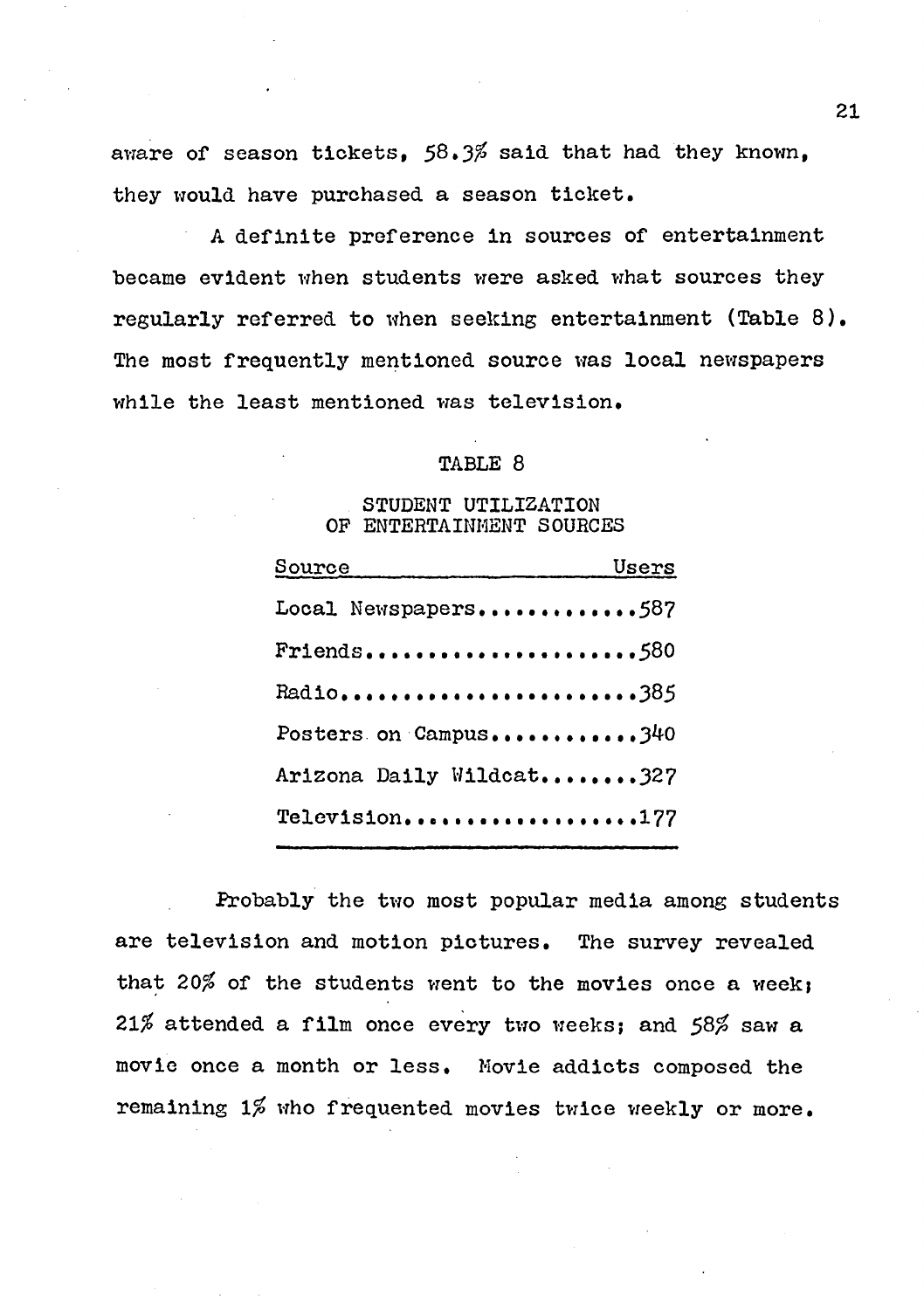**Does the less frequent movie-goer have a higher theatre attendance than the weekly or biweekly movie-goer? Thirty-two per cent of the students who attended a movie once a month or less attended the University Theatre; while** *19%* **of the weekly or biweekly movie-goers attended University Theatre productions (Table** *9)•*

#### **TABLE 9**

|                                     | Movie Attendance<br>Frequency           |                         |  |
|-------------------------------------|-----------------------------------------|-------------------------|--|
| University<br>Theatre<br>Attendance | Weekly, Bi-<br>weekly or<br>Semimonthly | Once a Month<br>or Less |  |
| Yes                                 | $19\%$                                  | 32%                     |  |
| ٠<br><b>No</b>                      | <u>81</u>                               | <u>68</u>               |  |
|                                     | $100\%$                                 | $100\%$                 |  |

#### **UNIVERSITY THEATRE ATTENDANCE BY FREQUENCY OF MOVIE ATTENDANCE**

**The number of hours spent viewing television did not appear to have a significant effect on theatre attendance, Thirty-two and one tenth's per cent of the students who watched television five to ten hours per week attended the University Theatre while 26«3?» of the respondents who watched less than five hours of television per week saw at least one University Theatre production this year (Table 10).**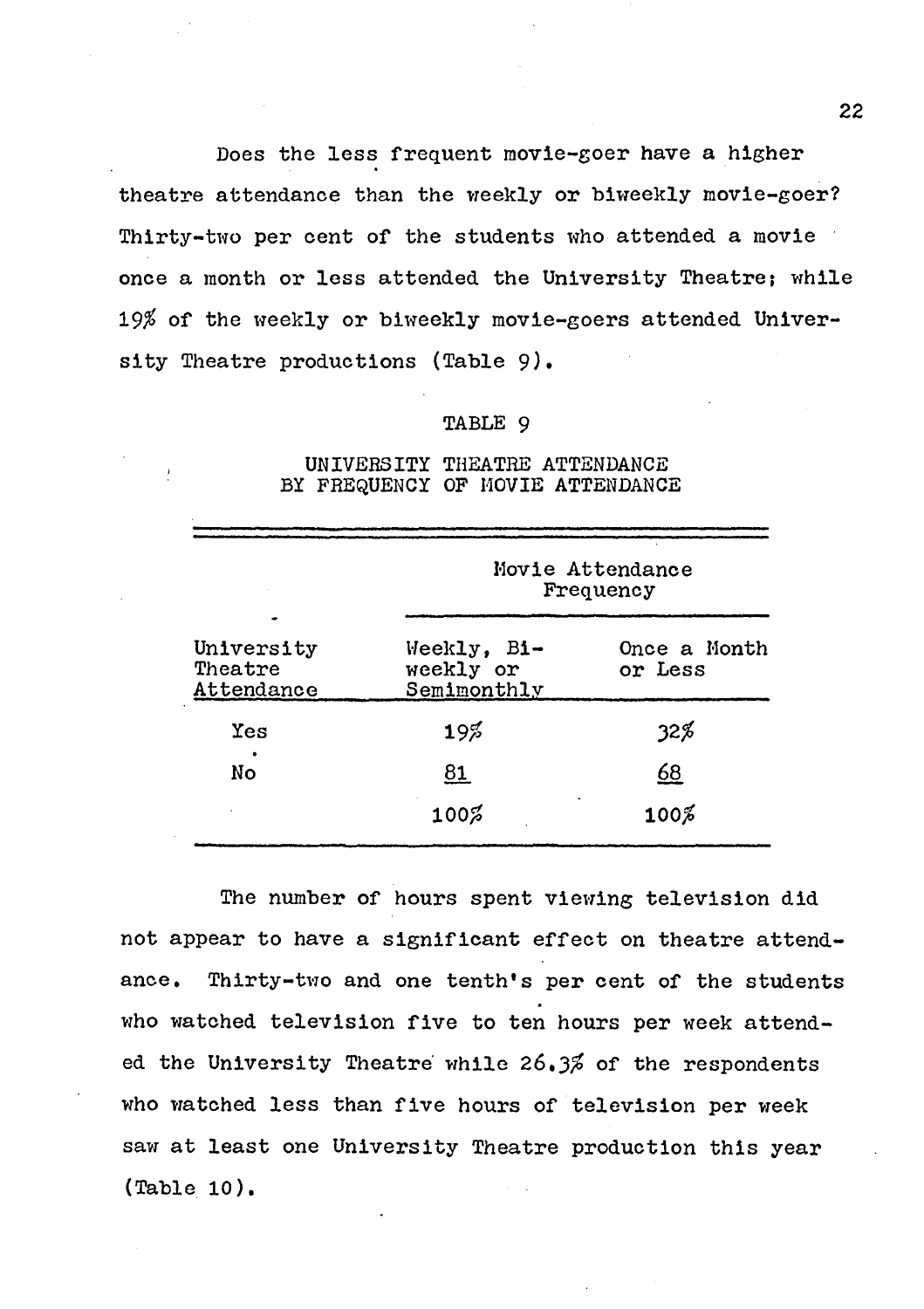### **TABLE 10**

|            | Television Viewing Hours Per Week |             |       |  |  |
|------------|-----------------------------------|-------------|-------|--|--|
| Attendance | Less Than 5                       | $5$ to $10$ |       |  |  |
| Yes        | 26.3%                             | 31.2%       | 19.3% |  |  |
| No         | 73.7                              | 67.8        | 80.7  |  |  |
|            | $100\%$                           | $100\%$     | 100%  |  |  |

#### **UNIVERSITY THEATRE ATTENDANCE BY FREQUENCY OF TELEVISION VIEWING**

From a competitive viewpoint, the writer has com**pared two popular media and the attendance they receive from students to University Theatre attendance. What of other live theatre in Tucson? Twenty-one per cent of the respondents, according to the survey results, who did not attend Drama Department plays during the year did attend other live theatre productions in Tucson such as the Arizona Civic Theatre, Playbox Theatre, and professional road company productions.**

**It is often difficult to place a play into a particular genre or type. However, for purposes of expediency, the writer utilized seven types or categories which were felt to be easily recognizable to respondents. Of the seven types, musicals were the most popular and classical such as Greek plays were the least popular (Table 11).**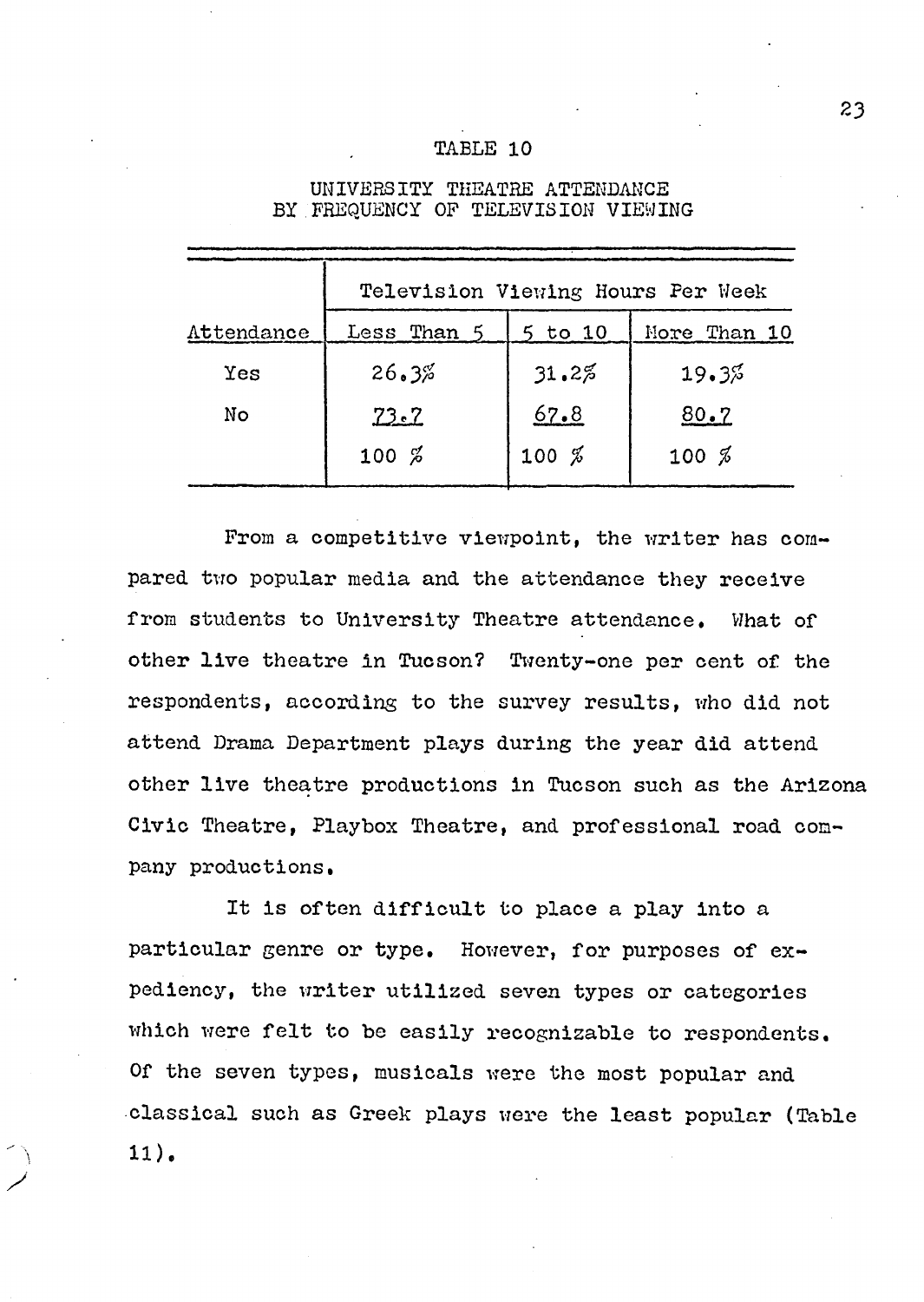#### **TABLE 11**

**STUDENT PLAY PREFERENCE**

| Type Responses               |  |
|------------------------------|--|
| Musical497                   |  |
| Romance Comedy423            |  |
| Experimental415              |  |
| Shakespeare407               |  |
| Contemporary Broadway381     |  |
| Farce Comedy272              |  |
| Classical (such as Greek)218 |  |

#### **Recommendations**

**One of the most significant problems pointed out in the findings of the writer's survey was that** *60%* **of the students interviewed were not aware of season tickets for the University Theatre, In addition it was discovered that of that 60/£. 58# would have purchased a season ticket had they known that they existed. However, an effort was made on the part of the University Theatre to publicize season tickets, A paid advertisement appeared in the University of Arizona Student Handbook: a desk staffed by members of the University Players, the Department of Drama honorary service organization, was set up at the Student Union during registration to sell season tickets; an article** was printed in the Arizona Daily Wildcat; and brief arti**cles appeared in the local newspapers, The writer points**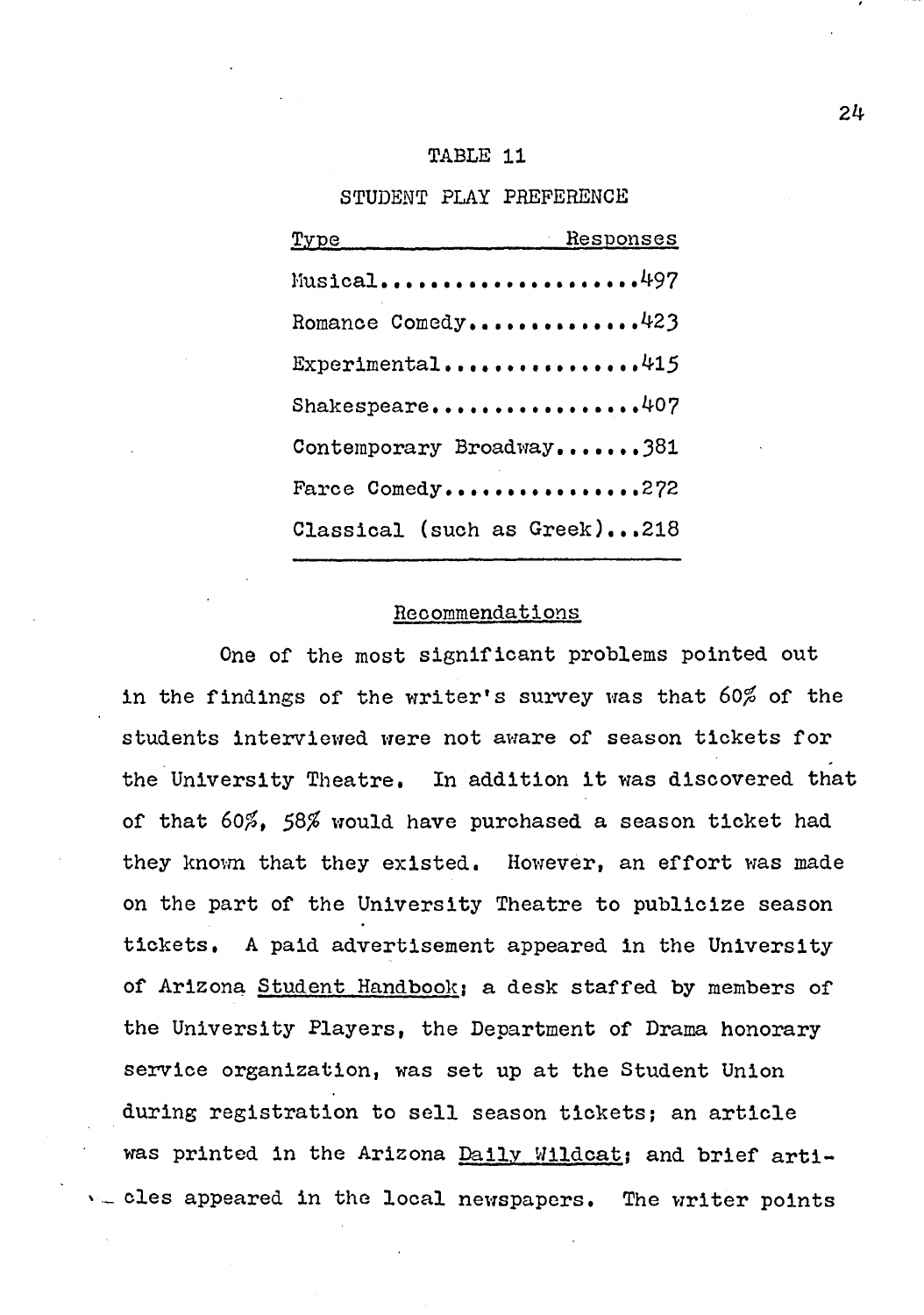**out, however, that there are two possible ways for a student to both enter and exit the Student Union during registration without seeing a table set up to sell tickets. Also the publicity printed in both the Arizona Dally Wildcat and the local newspapers was in the form of brief articles rather than advertisements.**

**In 1966 a total of 684 student season tickets were sold, an exceptionally high number when compared to the previous and succeeding years (Table 1). One single factor accounts for that year's sales record. The graduate assistant in the box office along with members of the University Players, canvassed the fraternity and sorority houses and placed notices in the dormitories announcing season ticket sales. This public contact was the key factor which increased season ticket sales. Table 8 indicates that friends is the second most widely referred to source for entertainment. This adds a degree of scientific credulity to the publicity cliche, "spread the word." In addition to reinstating the personal door-to-door season ticket sales used** in 1966, the writer is recommending the use of paid news**paper and radio advertising to publicize student season ticket sales.**

**Newspaper and radio advertising are also needed to increase cash sales for individual plays. Decisions related to advertising are among the most significant which the theatre manager faces. This importance is made apparent**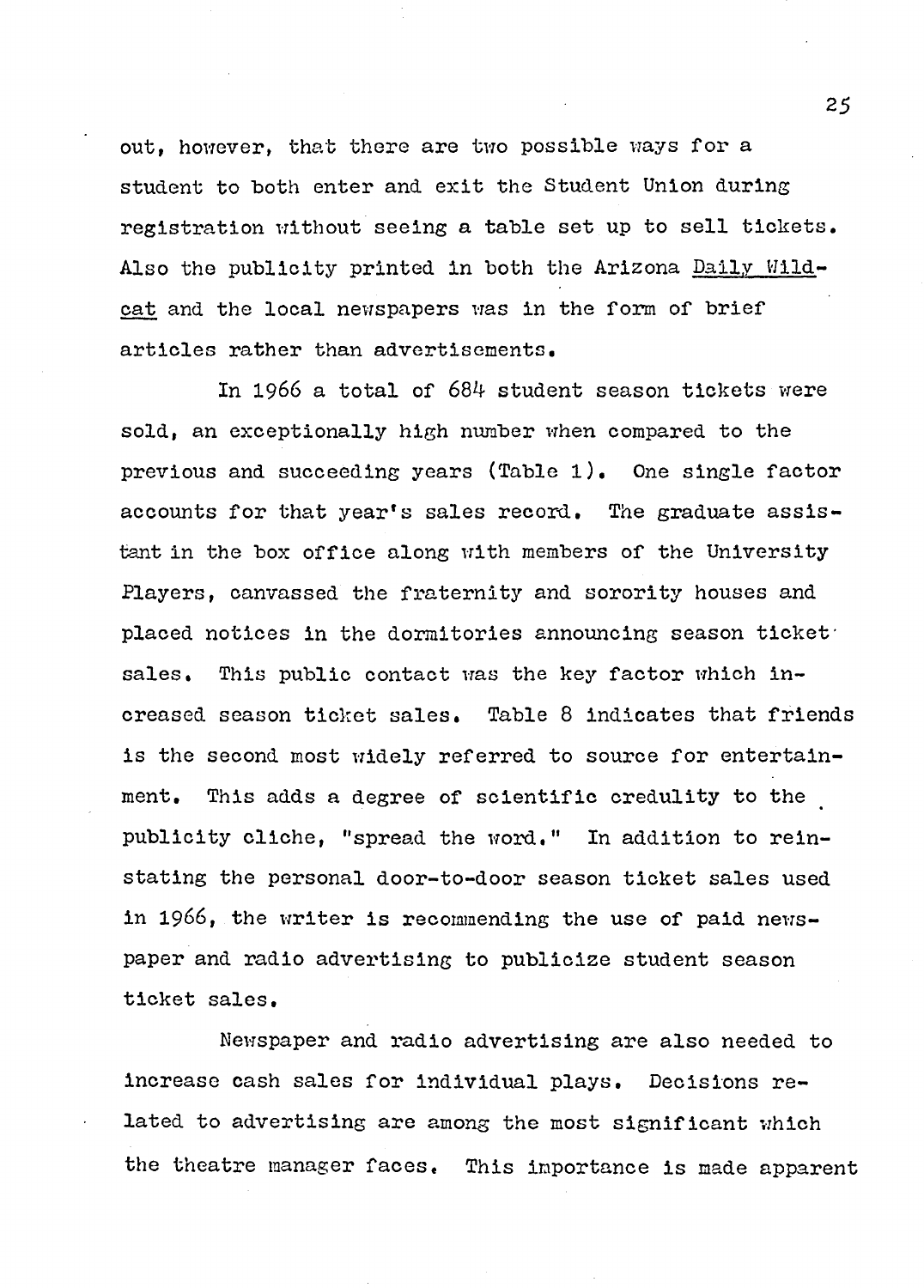by the magnitude of advertising expenditures which to**taled over \$2 ,5 0 0 for the 1 9 6 8 -6 9 academic year at the University Theatre. This represents 19\$ of the total yearly operational budget. Over \$200 was expended for posters circulated on campus to publicize University Theatre productions. Table 8 Indicated that campus posters are not as effective as either radio or local newspapers. Thus a redistribution of advertising funds is needed, in order to obtain the highest degree of advertising effectiveness.**

**Erllng E, Kildahl, Associate Director and Publicity Director of the Purdue Playshop, Purdue University, contends that trenchant publicity in educational theatre has extensive and far reaching benefits, Kildahl recognizes four main channels into which publicity funds and efforts may flow: (1) the promotion of the concept of living, three-dimensional theatre, (2) the building of prestige with colleagues throughout one's area and the nation, (3 ) the promotion of theatres and dramatic programs with an eye to bringing students to the campuses, and (4), and perhaps of most importance', the publicity and advertising which can be directed toward a potential student audience.**

**19. "Educational Theatre Publicity," ETJ (December, 1957), PP. 306-307.**

**<sup>18,</sup> From Department of Drama business records, September, 1968 through May, 1969. a breakdown of advertising expenditures)**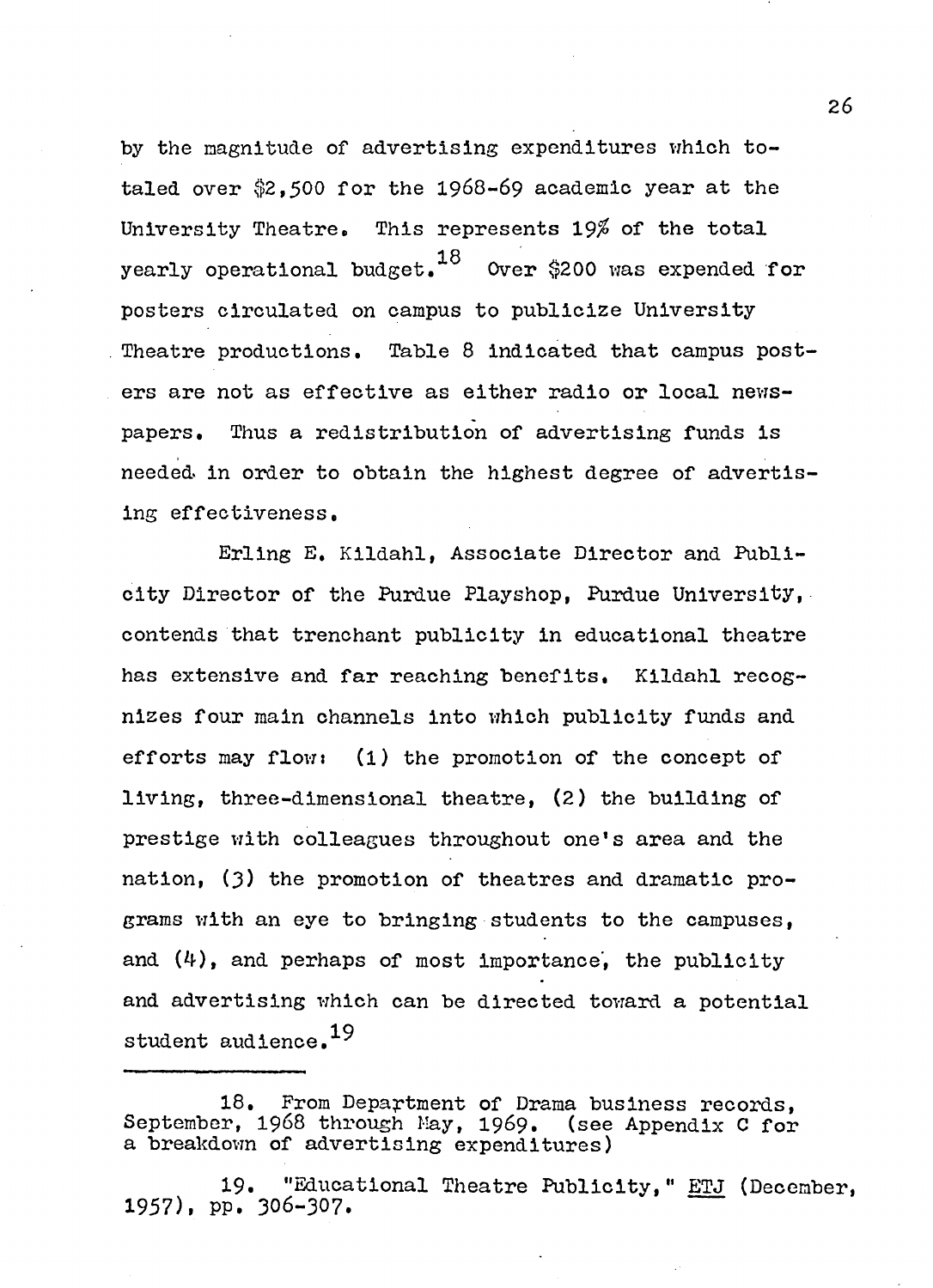**A large proportion of the potential audience for the University Theatre can be found in the freshmen and senior classes (Table 8). Several alternative methods for reaching these classes are available: (1) a mailing of announcements to incoming freshmen concerning season tickets and the season\*s productions during the first week of school in the Fall, (2) distribution of handbills to freshmen at freshmen orientation, and (3) the use of radio and newspaper advertising to reach the majority of the senior class which resides off campus.**

**Nathaniel S. Eek, in his doctoral dissertation, "Attitudes Toward Playgoing In a Selected Contemporary Educational Theatre Audience," drew some extremely relevant conclusions useful in organizing a well planned sales and marketing programi**

**The educational theatre attender was primarily theatre oriented. He enjoyed theatre for its own sake, was inclined to see plays rather than just one specific play, felt that people of his own background and interests attended, considered attendance a pleasant and relaxing experience, and felt that the plays were well presented.**

**The educational theatre non-attender seconded this approval but to a much lesser degree. An 2o element of prestige seemed to influence his reaction.**

**From these conclusions, a point of departure can be established in organizing an advertising approach. For example, injecting an element of prestige into promotional advertising could very well serve to attract those**

**<sup>20,</sup> From unpublished dissertation: Ohio State University, 1959; Abstract printed in Dissertation Abstracts. (March, I960), p. 3888,**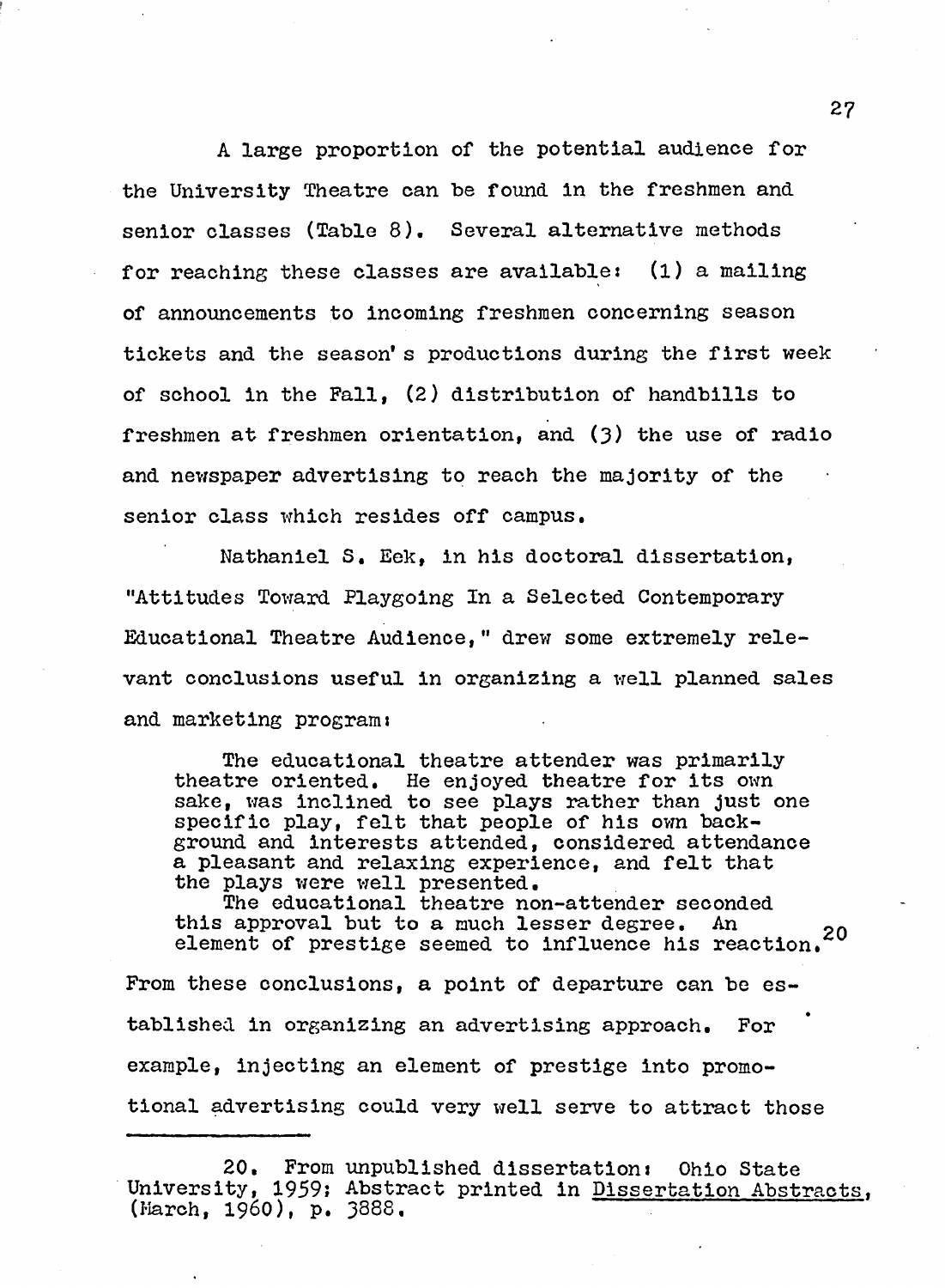**students vrho have not as yet attended the University** Theatre. Once specific elements relating to prestige are **known, the elements can be Incorporated into an advertising approach. For example, if through research is was discovered that an element of prestige was associated with becoming a homecoming queen, an advertising approach could utilize this through publicity concerning the homecoming queen's attendance at opening night at the University Theatre, The variety of situations which could be created to facilitate an association of prestige with theatre attendance is of considerable magnitude.**

**Planning and operating a complete and well structured market research and publicity program necessitates expending time, money, and effort. Therefore the writer recommends that a position of publicity director be created at the University of Arizona Theatre.**

**The field of audience market research is vast and expanding as are its uses to educational theatre. Continued and increased endeavors in the field can lead to a fuller attainment of the aims and objectives of educational theatre,**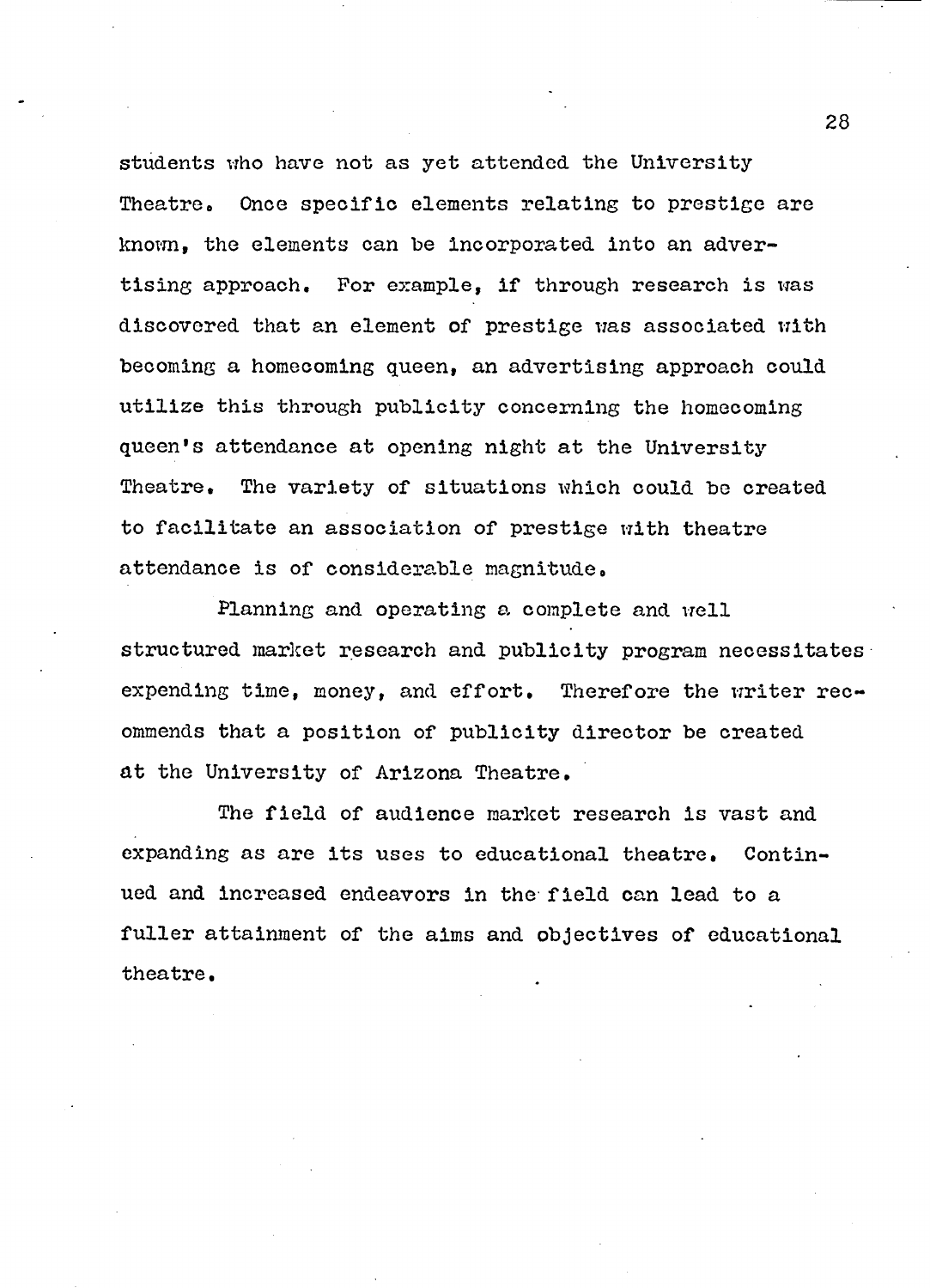# **APPENDIX A**

# **NATIONAL COLLEGE THEATRE QUESTIONNAIRE**

**The following questionnaire and letter of introduction was mailed to 125 colleges and universities throughout** the country. The letter was types on letterhead from The **University of Arizona, College of Fine Arts, Department of Drama \***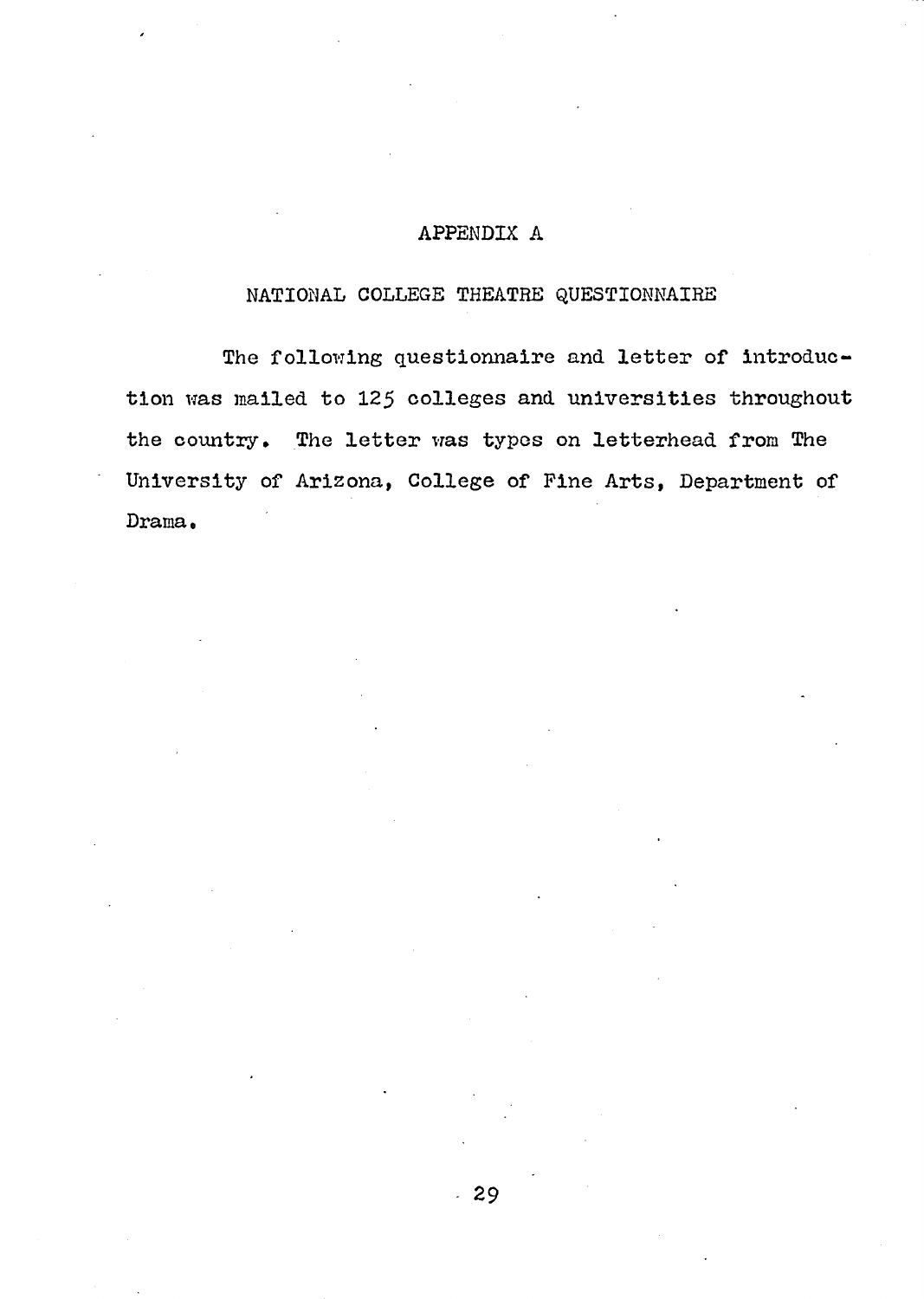**Dear Sir:**

**As a graduate student in drama and as a graduate assistant in theatre organization and management, I am concerned with a variety of problems facing contemporary educational theatre. Among these I am primarily interested in the decreasing proportion of students who support their college or university theatre.**

**In seeking answers to this question, I am approaching a thesis which will attempt to offer a variety of plausible solutions based on my research efforts. With this in-mind, I would most heartily appreciate your cooperation in completing the brief questionnaire below. Any additional comments or suggestions will be gratefully welcomed.**

**Host sincerely,**

**Peter G. Frisch Graduate Asst. Theatre Organization and Management**

(please detach and return)

- **1,) Are you satisfied with the present level of student support (audience) at your institution?**
- **2,) Is an approximate percentage figure available comparing the student with faculty and staff and the general public audience participation?**
- **3») In selecting the season's productions, is a representative body of the students consulted?**
- **4.) If the answer is no, who is responsible for selecting plays and on what basis is the selection made?**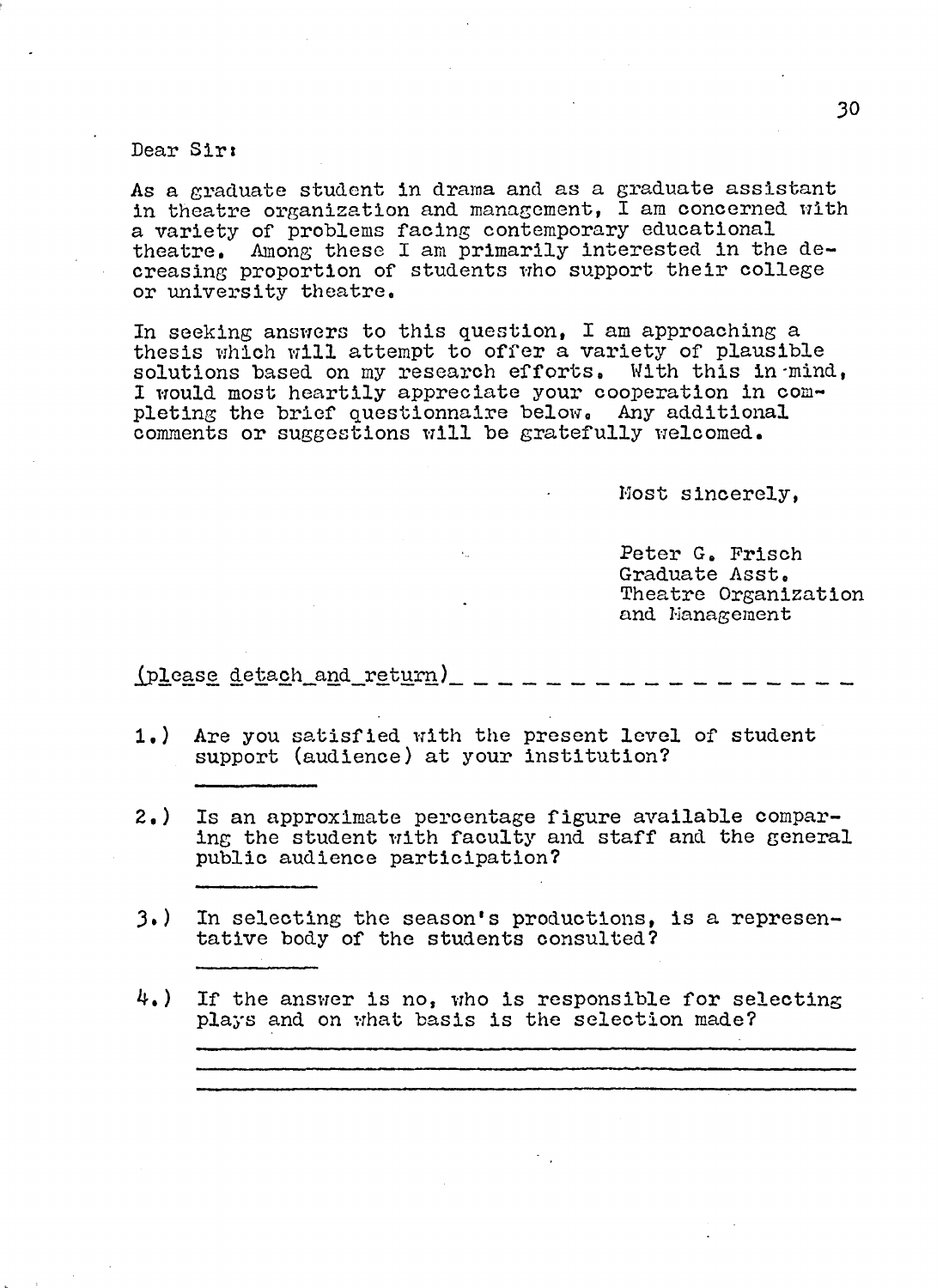# **APPENDIX B**

#### **UNIVERSITY THEATRE TELEPHONE QUESTIONNAIRE**

**The following telephone questionnaire was used by the writer and his interviewers to collect the data reported in the survey of the students at the University** of Arizona during the second semester of the 1968-69 aca**demic year.**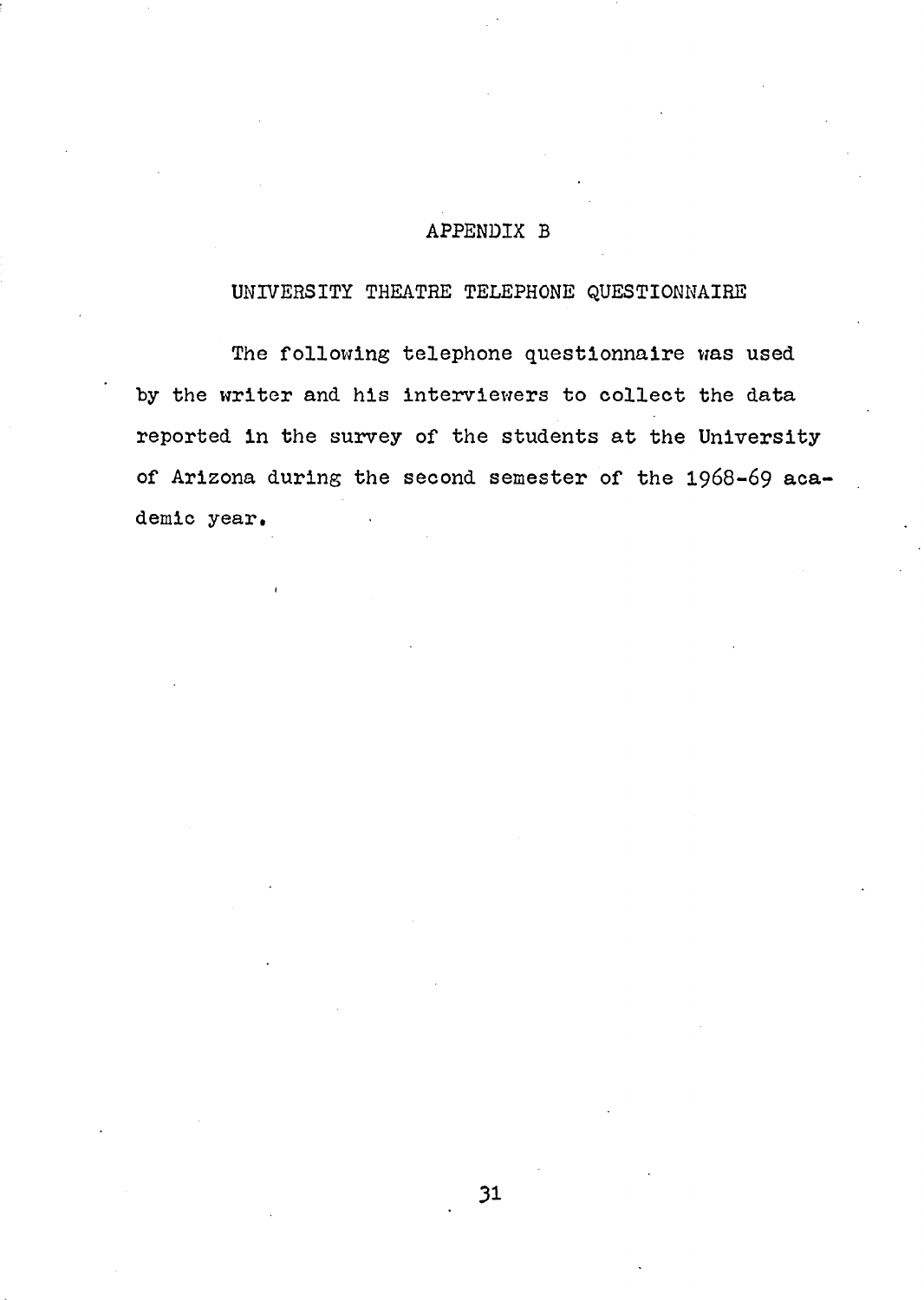# **UNIVERSITY THEATRE TELEPHONE QUESTIONNAIRE**

|    | 1. Name<br>first                                                                                                                                                               |  |  |  |  |  |
|----|--------------------------------------------------------------------------------------------------------------------------------------------------------------------------------|--|--|--|--|--|
|    | <b>Tast</b>                                                                                                                                                                    |  |  |  |  |  |
|    | $2. \t\t\t \text{Age}$                                                                                                                                                         |  |  |  |  |  |
|    | 3. Class year____________(freshman, soph., jr., etc.)                                                                                                                          |  |  |  |  |  |
|    | 4. Location of longest residence city state                                                                                                                                    |  |  |  |  |  |
|    |                                                                                                                                                                                |  |  |  |  |  |
| 5. | Have you ever seen a live stage play either pro-<br>fessional or non-professional?                                                                                             |  |  |  |  |  |
|    | $Yes$ No                                                                                                                                                                       |  |  |  |  |  |
| 6. | Have you attended any of the Drama Department's major<br>productions during the 1968-69 academic year?                                                                         |  |  |  |  |  |
|    | $Yes$ No                                                                                                                                                                       |  |  |  |  |  |
|    | a. If yes, how many?                                                                                                                                                           |  |  |  |  |  |
|    | b. Did you purchase a student season ticket for the<br>plays?                                                                                                                  |  |  |  |  |  |
|    | $Yes$ No                                                                                                                                                                       |  |  |  |  |  |
| 7. | Were you aware of the fact that student season tickets<br>were available for sale in the Fall?                                                                                 |  |  |  |  |  |
|    | $Yes$ No                                                                                                                                                                       |  |  |  |  |  |
|    | a. If you did not know and had known, do you feel you<br>would have purchased a ticket for three dollars<br>which would have entitled you to see the five<br>full productions? |  |  |  |  |  |
|    | $Yes$ No $N$                                                                                                                                                                   |  |  |  |  |  |
| 8. | Of the following list of sources, which do you<br>regularly use to seek entertainment?                                                                                         |  |  |  |  |  |
|    | Arizona Daily Wildeat<br>$a_{\bullet}$<br>d. Friends                                                                                                                           |  |  |  |  |  |
|    | b. Local Newspapers<br>e. Television                                                                                                                                           |  |  |  |  |  |
|    | c. Posters on Campus<br>f. Radio                                                                                                                                               |  |  |  |  |  |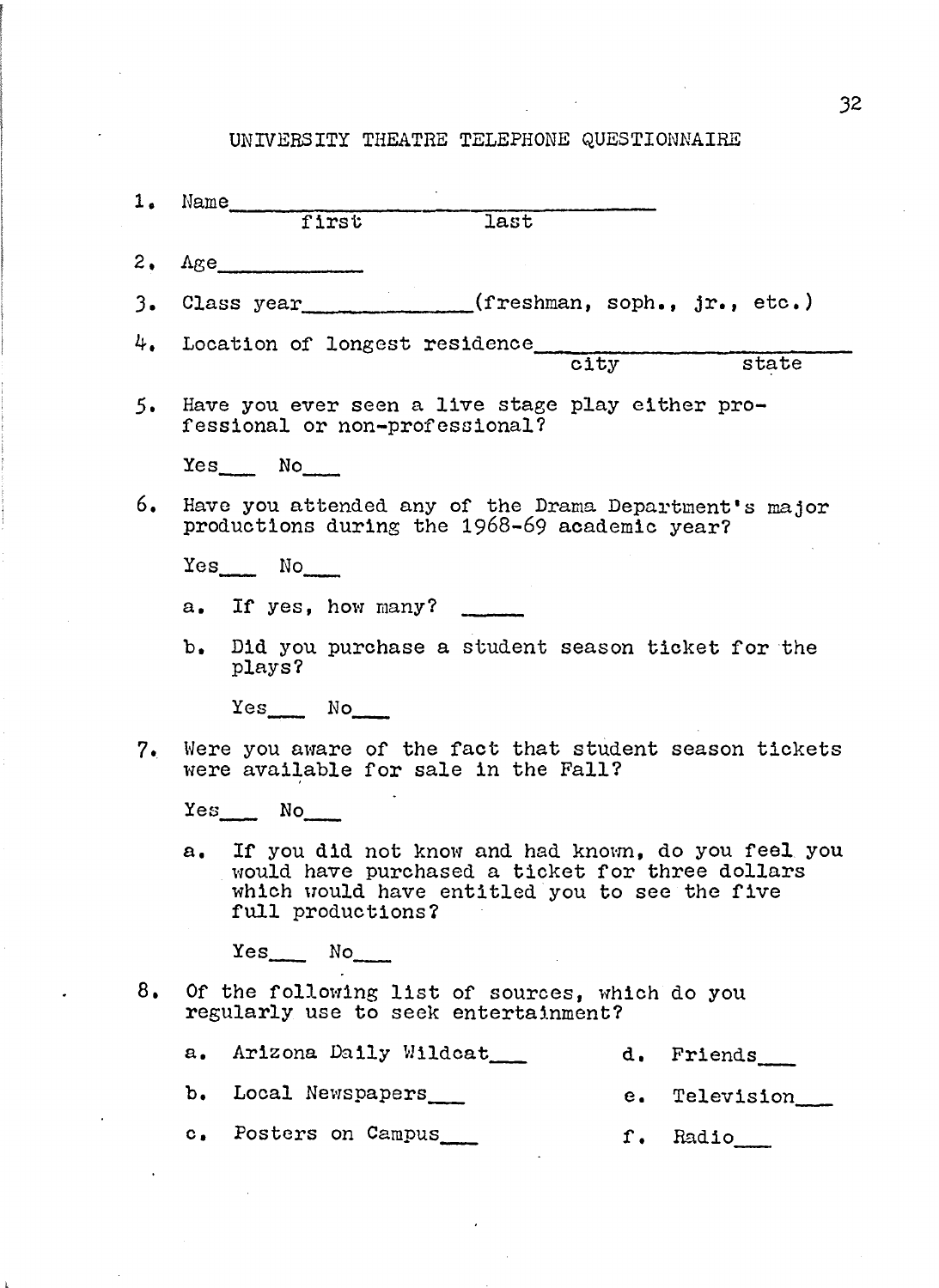- **9. How often do you attend the movies?**
	- a. once a week\_\_\_\_ c. once a month\_\_\_
	- b. once every two weeks\_\_\_ d. twice a week\_
- **10e Have you attended any other live theatre productions in Tucson this year other than Drama Department plays?**

**Yes\_\_\_ No\_\_\_**

- **11. Of the following types of plays, which types do you feel you would be most Inclined to make an effort to see?**
	- **a. romance comedies\_\_\_**

**b. classical (such as Greek)\_\_\_**

- **c. farce comedies\_\_\_**
- **d. Shakespeare\_\_\_**

**e. musicals\_\_\_**

**f. contemporary Broadway\_\_\_**

**g. experimental\_\_\_**

- **12. Approximately how many hours do you watch television per week?**
	- **a. less than five\_\_\_**

**b. five to ten\_\_\_**

**c. more than ten**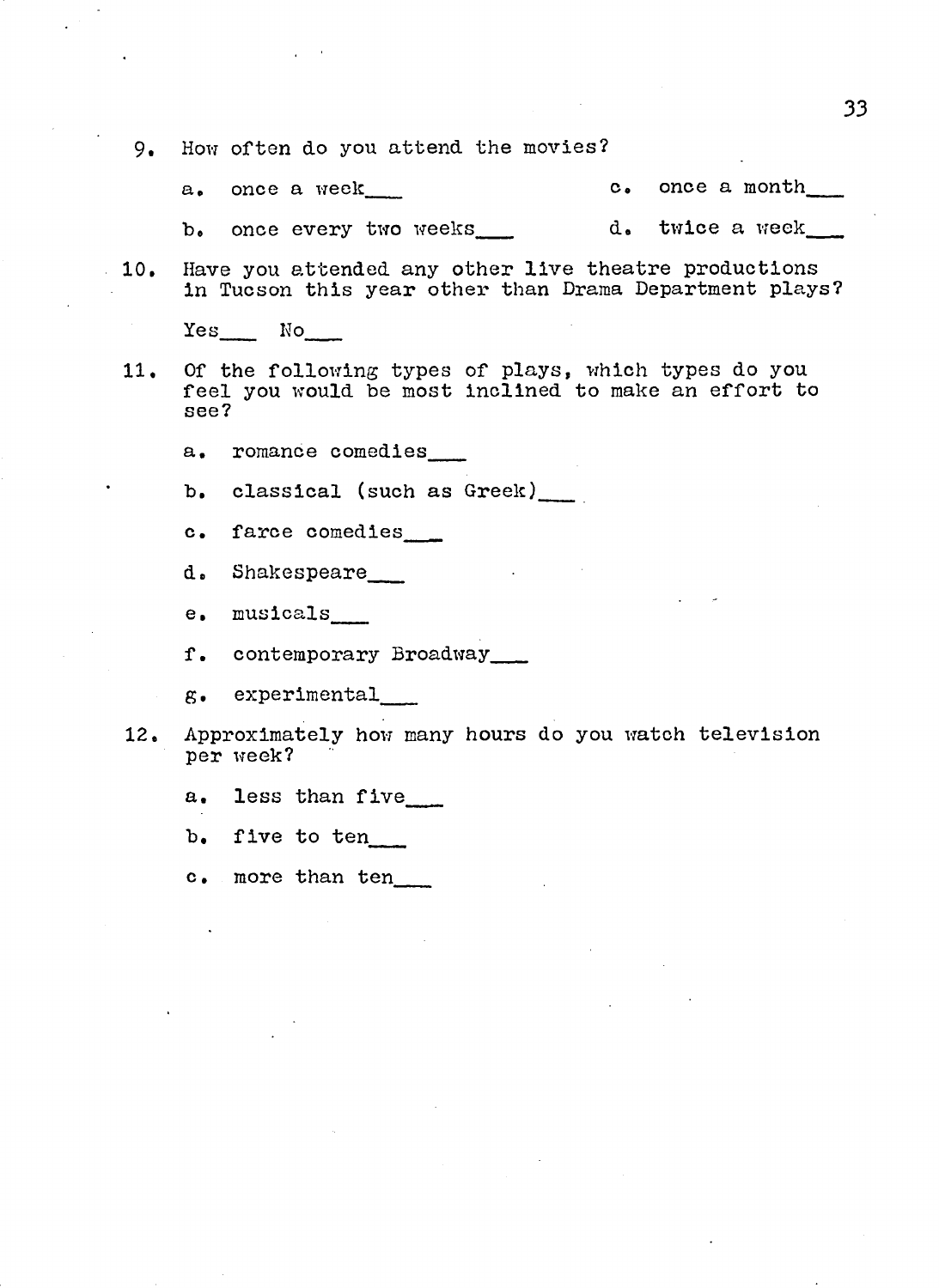# **APPENDIX C**

# **UNIVERSITY THEATRE ADVERTISING EXPENDITURES SEPTEMBER, 1968 - MAY, 19&9**

**The following breakdown is based on the Department of Drama business records for the 1 9 6 8 -6 9 academic year.**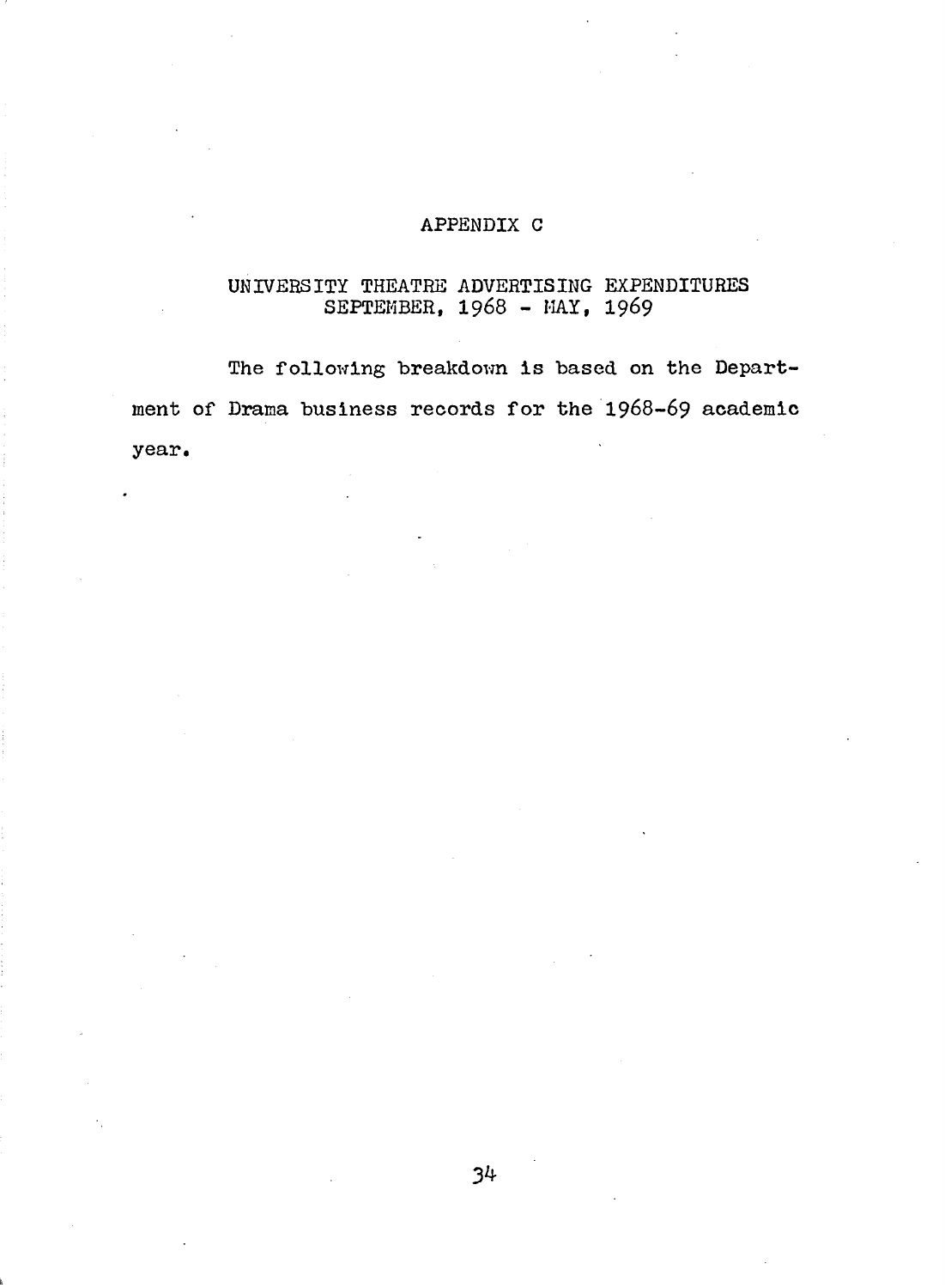**ADVERTISING September, 1968 - Hay, 1969**

| <b>Item</b>                                                            |       | Amount     |
|------------------------------------------------------------------------|-------|------------|
| Student Handbook Ad                                                    |       | 70.00      |
| Tickets                                                                |       | 572.32     |
| Programs                                                               |       | 375.00     |
| Season Brochures                                                       |       | 155.00     |
| Fellowship & Assistantship Brochures                                   |       | 48.00      |
| Posters - Auditions, Major Productions, Experimental,<br>Lyceum Series |       | 294.96     |
| Photographs of Plays                                                   |       | 285.40     |
| Mailing List - Labels & Printing                                       |       | 103.60     |
| Season Ticket Booklets                                                 |       | 216,80     |
| 1st & 2nd Nighter Applications                                         |       | 112.00     |
| Miscellaneous                                                          |       | 228.38     |
| Tax                                                                    |       | 50.79      |
|                                                                        | Total | \$2,512.25 |